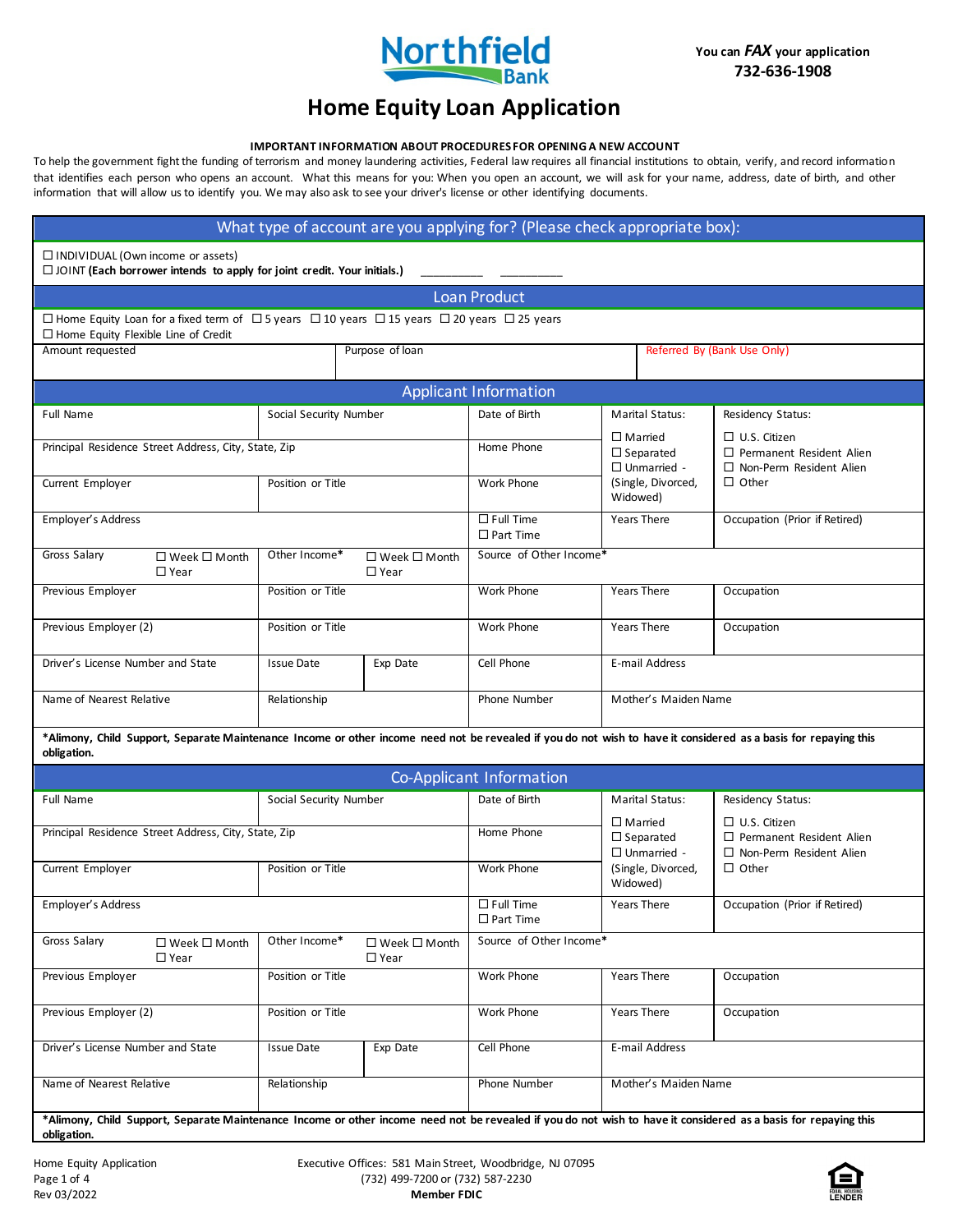

| <b>Collateral (Subject Property)</b>         |                                                                                                                                                                                                                                               |                                                                                       |                                       |                                                     |                                         |
|----------------------------------------------|-----------------------------------------------------------------------------------------------------------------------------------------------------------------------------------------------------------------------------------------------|---------------------------------------------------------------------------------------|---------------------------------------|-----------------------------------------------------|-----------------------------------------|
| <b>Estimated value</b>                       | $\Box$ 1 Family<br>Type<br>$\Box$ 3-4 Family                                                                                                                                                                                                  | $\Box$ 2 Family<br>$\Box$ Other<br>$\Box$ Condo/Town                                  | Type:<br>$\Box$ Second home           | $\Box$ Primary residence<br>$\Box$ Investment/Other | If Condo/Townhouse -Monthly<br>Dues: \$ |
|                                              | Property Street Address, City, State, Zip (if different)                                                                                                                                                                                      | Year built                                                                            | Year purchased                        | Total rooms                                         | Total square feet                       |
| Number of bedrooms                           | Number of baths                                                                                                                                                                                                                               | Family room<br>$\Box$ Yes $\Box$ No                                                   | Full basement<br>$\Box$ Yes $\Box$ No | Central air<br>$\Box$ Yes $\Box$ No                 | In ground pool<br>$\Box$ Yes $\Box$ No  |
|                                              |                                                                                                                                                                                                                                               |                                                                                       | <b>Financial Information</b>          |                                                     |                                         |
| <b>Primary Residence</b>                     |                                                                                                                                                                                                                                               |                                                                                       |                                       |                                                     |                                         |
| $\Box$ Own $\Box$ Rent                       | Mortgage Holder/Landlord                                                                                                                                                                                                                      |                                                                                       | Mortgage Balance                      | Monthly Pmt                                         | Annual Taxes/Ins<br>If not in<br>Mtg.   |
|                                              | Other Real Estate Owned (If more than four properties, please attach as separate sheet):                                                                                                                                                      |                                                                                       |                                       |                                                     |                                         |
| $\Box$ Second Home<br>$\Box$ Invest Property | Mortgage Holder                                                                                                                                                                                                                               | Gross Mthly Rental Inc                                                                | Mortgage Balance                      | Monthly Pmt                                         | Annual Taxes/Ins<br>If not in<br>Mtg.   |
| $\Box$ Second Home<br>$\Box$ Invest Property | Mortgage Holder                                                                                                                                                                                                                               | Gross Mthly Rental Inc                                                                | Mortgage Balance                      | Monthly Pmt                                         | Annual Taxes/Ins<br>If not in<br>Mtg.   |
| $\Box$ Second Home<br>$\Box$ Invest Property | Mortgage Holder                                                                                                                                                                                                                               | Gross Mthly Rental Inc                                                                | Mortgage Balance                      | Monthly Pmt                                         | Annual Taxes/Ins<br>If not in<br>Mtg.   |
| $\Box$ Second Home<br>$\Box$ Invest Property | Mortgage Holder                                                                                                                                                                                                                               | Gross Mthly Rental Inc                                                                | Mortgage Balance                      | Monthly Pmt                                         | Annual Taxes/Ins<br>If not in<br>Mtg.   |
| <b>Creditors and Checking/Savings:</b>       |                                                                                                                                                                                                                                               |                                                                                       |                                       |                                                     |                                         |
| Creditor 1                                   | Balance<br>\$                                                                                                                                                                                                                                 | Monthly Pmt<br>\$                                                                     | Creditor <sub>2</sub>                 | Balance<br>\$                                       | Monthly Pmt<br>\$                       |
| Creditor 3                                   | Balance<br>\$                                                                                                                                                                                                                                 | Monthly Pmt<br>\$                                                                     | Creditor 4                            | Balance<br>\$                                       | Monthly Pmt<br>Ś                        |
| Checking Institution                         | Branch Location                                                                                                                                                                                                                               | Account No                                                                            | Savings Institution                   | Branch Location                                     | Account No                              |
|                                              |                                                                                                                                                                                                                                               |                                                                                       | Payoff Information                    |                                                     |                                         |
| Lender 1                                     | Account number                                                                                                                                                                                                                                | <b>Estimated balance</b>                                                              | Lender <sub>2</sub>                   | Account number                                      | <b>Estimated balance</b>                |
| Lender 3                                     | Account number                                                                                                                                                                                                                                | <b>Estimated balance</b>                                                              | Lender 4                              | Account number                                      | <b>Estimated balance</b>                |
|                                              |                                                                                                                                                                                                                                               |                                                                                       | Automatic Payment Deduction:          |                                                     |                                         |
|                                              | $\Box$ I would like my monthly payment deducted from a checking account to be established at Northfield Bank.<br>$\Box$ I would like my monthly payment deducted from my existing checking account (please include a copy of a VOIDED check). |                                                                                       |                                       |                                                     |                                         |
| Institution                                  |                                                                                                                                                                                                                                               | <b>ABA Number</b>                                                                     |                                       | Checking Account Number                             |                                         |
|                                              |                                                                                                                                                                                                                                               |                                                                                       | <b>Declarations</b>                   |                                                     |                                         |
|                                              |                                                                                                                                                                                                                                               | (Please provide details on an additional page to any questions with a "Yes" response) |                                       |                                                     |                                         |
|                                              |                                                                                                                                                                                                                                               | Declaration                                                                           |                                       | Applicant                                           | Co-Applicant                            |
|                                              | Have you had property foreclosed upon or given title or deed in lieu thereof in the past seven years?                                                                                                                                         |                                                                                       |                                       | $\Box$ Yes $\Box$ No                                | $\Box$ Yes $\Box$ No                    |
|                                              | Are you obligated to pay alimony, child support or separate maintenance?                                                                                                                                                                      |                                                                                       |                                       | $\Box$ Yes $\Box$ No                                | $\Box$ Yes $\Box$ No                    |
|                                              | Are you party to any lawsuit or subject to outstanding judgments?                                                                                                                                                                             |                                                                                       |                                       | □ Yes □ No                                          | $\square$ Yes $\square$ No              |
|                                              | Are you party to taxes or credit obligations past due?                                                                                                                                                                                        |                                                                                       |                                       | $\Box$ Yes $\Box$ No                                | □ Yes □ No                              |
|                                              | Have you ever filed for personal bankruptcy or served as an officer in a company that has filed bankruptcy?                                                                                                                                   |                                                                                       |                                       | $\Box$ Yes $\Box$ No                                | □ Yes □ No                              |
| other than a minor motor vehicle violation?  | Are you presently under indictment or probation or parole, or ever been convicted for any criminal offense                                                                                                                                    |                                                                                       |                                       | $\Box$ Yes $\Box$ No                                | □ Yes □ No                              |
| Did you ever have credit in any other name?  |                                                                                                                                                                                                                                               |                                                                                       |                                       | □ Yes □ No                                          | □ Yes □ No                              |

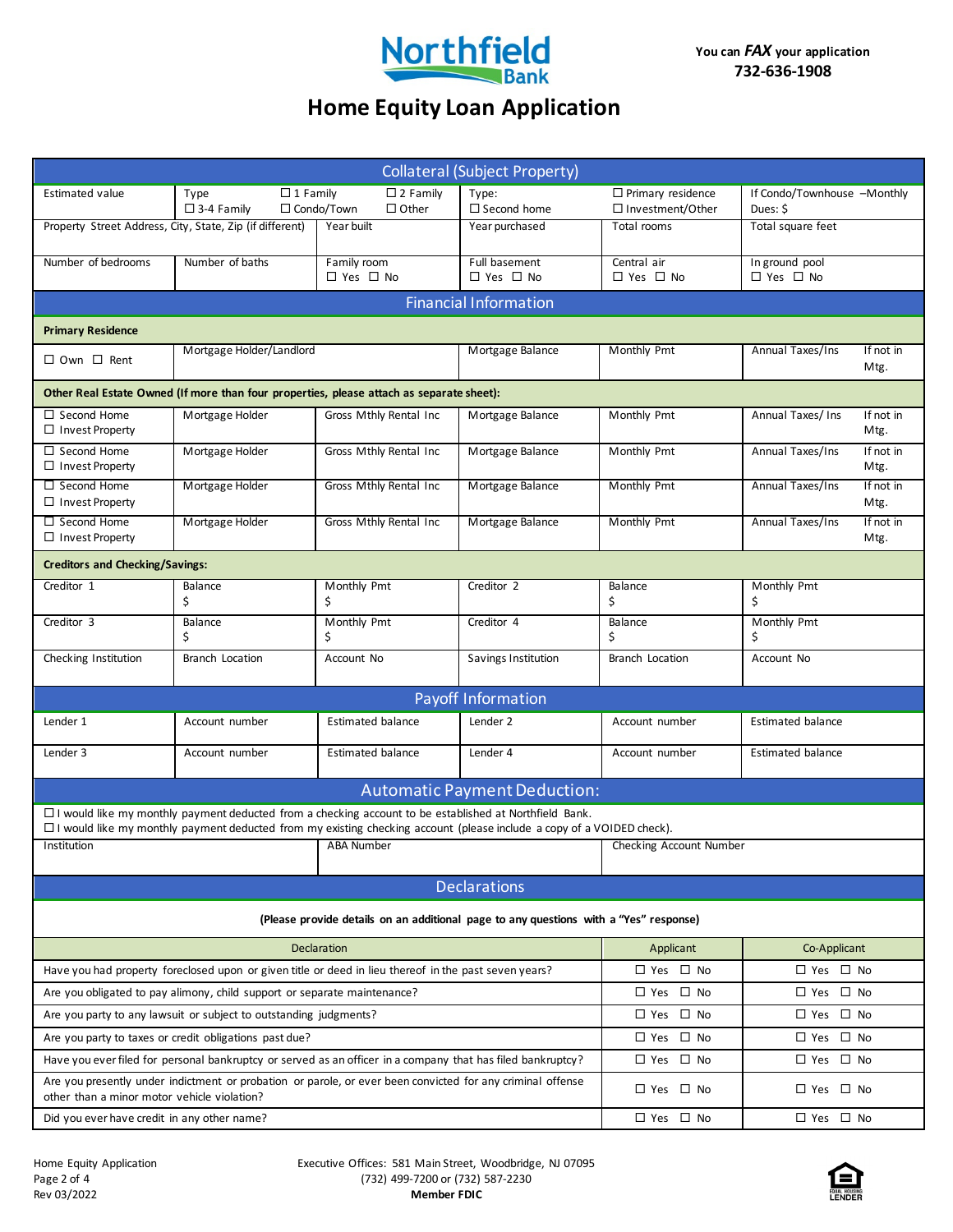

#### Demographic Information of Applicant(s)

#### **Please Read The Following Disclosure Prior To Completing**

The purpose of collecting this information is to help ensure that all applicants are treated fairly and that the housing needs of communities and neighborhoods are being fulfilled. For residential mortgage lending, federal law requires that we ask applicants for their demographic information (ethnicity, sex and race) in order to monitor our compliance with equal credit opportunity, fair housing, and home mortgage disclosure laws. You are not required to provide this information, but are encouraged to do so. You may select one or more designations for "Ethnicity" and one or more designations for "Race". The law provides that we not discriminate on the basis of this information, or on whether you choose to provide it. However, if you choose not to provide the information and you have made this application in person, federal regulations require us to note your ethnicity, sex and race on the basis of visual observation or surname. The law also provides that we may not discriminate on the basis of age or marital status information you provide in this application. If you do not wish to provide some or all of this information please check below.

| <b>APPLICANT:</b>                                                                     | <b>CO-APPLICANT:</b>                                                                  |
|---------------------------------------------------------------------------------------|---------------------------------------------------------------------------------------|
| Race:                                                                                 | Race:                                                                                 |
| $\Box$ American Indian or Alaskan Native – Enter name of enrolled or principal tribe: | $\Box$ American Indian or Alaskan Native – Enter name of enrolled or principal tribe: |
| $\Box$ Asian                                                                          | $\Box$ Asian                                                                          |
| $\Box$ Asian Indian                                                                   | $\Box$ Asian Indian                                                                   |
| $\Box$ Chinese                                                                        | $\Box$ Chinese                                                                        |
| $\Box$ Filipino                                                                       | $\Box$ Filipino                                                                       |
| $\Box$ Korean                                                                         | $\Box$ Korean                                                                         |
| $\Box$ Vietnamese                                                                     | $\Box$ Vietnamese                                                                     |
| $\Box$ Japanese                                                                       | $\square$ Japanese                                                                    |
| $\Box$ Other Asian – Enter race:                                                      | $\Box$ Other Asian – Enter race:                                                      |
| Examples: Hmong, Laotian, Thai, Pakistani, Cambodian, etc.                            | Examples: Hmong, Laotian, Thai, Pakistani, Cambodian, etc.                            |
| $\Box$ Black or African American                                                      | $\Box$ Black or African American                                                      |
| $\Box$ Native Hawaiian or Other Pacific Islander                                      | $\Box$ Native Hawaiian or Other Pacific Islander                                      |
| $\Box$ Native Hawaiian $\Box$ Guamanian or Chamorro                                   | $\Box$ Native Hawaiian $\Box$ Guamanian or Chamorro                                   |
| $\square$ Samoan                                                                      | $\square$ Samoan                                                                      |
| $\Box$ Other Pacific Islander - Enter race:                                           | $\Box$ Other Pacific Islander - Enter race: __                                        |
| Examples: Fijian, Tongan, etc.                                                        | Examples: Fijian, Tongan, etc.                                                        |
| $\square$ White                                                                       | $\square$ White                                                                       |
| $\Box$ I do not wish to provide this information                                      | $\Box$ I do not wish to provide this information                                      |
| <b>Ethnicity:</b>                                                                     | Ethnicity:                                                                            |
| $\Box$ Hispanic or Latino                                                             | $\Box$ Hispanic or Latino                                                             |
| $\Box$ Mexican                                                                        | $\square$ Mexican                                                                     |
| $\Box$ Puerto Rican                                                                   | $\Box$ Cuban                                                                          |
| $\Box$ Cuban                                                                          | $\Box$ Puerto Rican                                                                   |
| $\Box$ Other Hispanic or Latino – Enter Origin:                                       | $\Box$ Other Hispanic or Latino – <i>Enter Origin</i> :                               |
| Examples: Argentinean, Colombian, Dominican, Nicaraguan,                              | Examples: Argentinean, Colombian, Dominican, Nicaraguan,                              |
| Salvadoran, Spaniard, etc.                                                            | Salvadoran, Spaniard, etc.                                                            |
| $\Box$ Not Hispanic or Latino                                                         | $\Box$ Not Hispanic or Latino                                                         |
| $\Box$ I do not wish to provide this information                                      | $\Box$ I do not wish to provide this information                                      |
| Sex:                                                                                  | Sex:                                                                                  |
| $\Box$ Male $\Box$ Female $\Box$ I do not wish to provide this information            | $\Box$ Male $\Box$ Female $\Box$ I do not wish to provide this information            |
| To be completed by Financial Institution:                                             | To be completed by Financial Institution:                                             |
| Was the ethnicity of the Applicant collected on the basis of visual observation or    | Was the ethnicity of the Co-Applicant collected on the basis of visual observation or |
| $\Box$ Yes $\Box$ No                                                                  | $\Box$ Yes $\Box$ No                                                                  |
| surname                                                                               | surname                                                                               |
| Was the sex of the Applicant collected on the basis of visual observation of          | Was the sex of the Co-Applicant collected on the basis of visual observation of       |
| $\Box$ Yes $\Box$ No                                                                  | $\Box$ Yes $\Box$ No                                                                  |
| surname                                                                               | surname                                                                               |
| Was the race of the Applicant collected on the basis of visual observation of         | Was the race of the Co-Applicant collected on the basis of visual observation of      |
| $\Box$ Yes $\Box$ No                                                                  | $\Box$ Yes $\Box$ No                                                                  |
| surname                                                                               | surname                                                                               |

**The demographic information was provided through:** 

 $\Box$  face-to-face interview (includes Electronic Media with Video Component)  $\Box$  Telephone Interview  $\Box$  Fax or Mail  $\Box$  Email or Internet

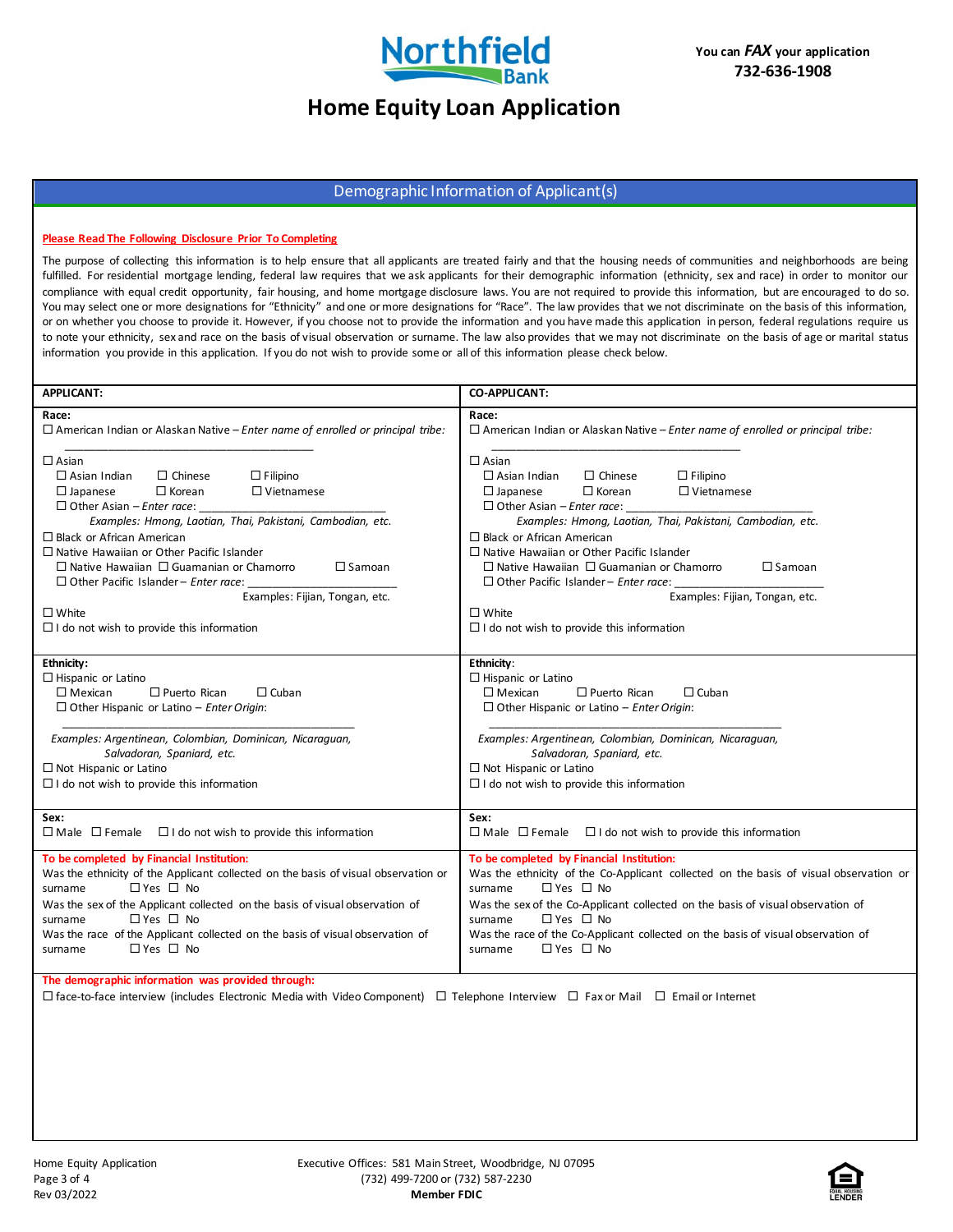

#### Representations and Warranties

The information contained in this application is provided to induce Northfield Bank to extend credit to you. You acknowledge and understand that we are relying on the information provided herein in deciding to grant credit. Each of you represents warrants and certifies that the information provided herein is true, correct and complete. Each of you agrees to notify us immediately and in writing of any change in name, address, or employment and of any material adverse change (1) in any of the information contained in this application or (2) in the financial condition of any of the applicant(s) or (3) in the ability of any of the applicant(s) to perform its (or their) obligation to you. If you fail to notify us as required above, or if any of the information herein should prove to be inaccurate or incomplete in any material respect, we may deny this application. You authorize us to make all inquiries we deem necessary to verify the accuracy of the information contained herein and to determine the credit-worthiness of the applicant(s). You authorize any person or consumer reporting agency to give us any information it may have on the applicant(s). Each of you authorizes us to answer questions about your credit experience with the applicant(s).

#### **Disclosure**

If your application is denied, you have the right to a written statement of the specific reasons for the denial. To obtain the statement, please contact Northfield Bank Home Equity Lending Department at 581 Main Street, Woodbridge, New Jersey, 07095 within 60 days from the date you are notified of our decision. We will send you a written statement of reason for the denial within 30 days of receiving your request for the statement.

If an appraisal/evaluation is used in connection with your loan application, you have the right to a copy of the appraisal/evaluation. For a loan secured by a first lien, a free copy of the appraisal/evaluation will be sent to you. For a loan secured by a junior lien, we will provide you a copy of your appraisal/evaluation upon your request and payment of our cost for the appraisal/evaluation. If you wish a copy, please write to us at the following address: Northfield Bank, 581 Main Street, Woodbridge, New Jersey, 07095. We must hear from you no later than 90 days after we notify you about the action taken on your application or you withdraw your application.

#### **Notice**

he Federal Equal Credit Opportunity Act prohibits creditors from discriminating against credit applicants on the basis of race, color, religion, national origin, sex, sexual orientation, gender identity, marital status, age (provided the applicant has the capacity to enter into a binding contract), because all or part of the applicant's income derives from any public assistance program, or because the applicant has in good faith exercised any right under the Consumer Credit Protection Act. The federal agency that administers compliance with this law concerning this creditor is the Office of the Comptroller of the Currency, Customer Assistance Group, PO Box 53570, Houston, TX 77052, 1-800-613-6743.

Signing

Each of you acknowledges that the loan indicated in this application is to be secured by a mortgage or deed of trust on the property described herein, and represents that the property will not be used for any illegal or restricted purpose, and that all statements made in this application and the attachments, are true and complete and are made for the purpose of obtaining the loan. Verification may be obtained by any source named in this application and/or in attachments. I/we fully understand that it is a federal crime punishable by fine or imprisonment, or both to knowingly make any false statements concerning any of the above facts as applicable under the provisions of Title 18, United States Code, Section 1014.

#### **I acknowledge that I have received the following disclosures:**

- **1. "Home Equity Disclosures"**
- **2. "When Your Home Is On The Line - What You Should Know About Home Equity Lines of Credit"**
- **3. "Important Terms Of Our Home Equity Line of Credit"**
- **4. "Northfield Bank Privacy Policy"**

| <b>Applicant Signature</b> | Date | Co-Applicant Signature | Date |
|----------------------------|------|------------------------|------|
|                            |      |                        |      |
| Signature                  | Date | Signature              | Date |

#### **Loan Origination Organization Name: Northfield Bank; NMLSR ID#527665 Loan Originator Name: N/A; NMLSR ID#: N/A**

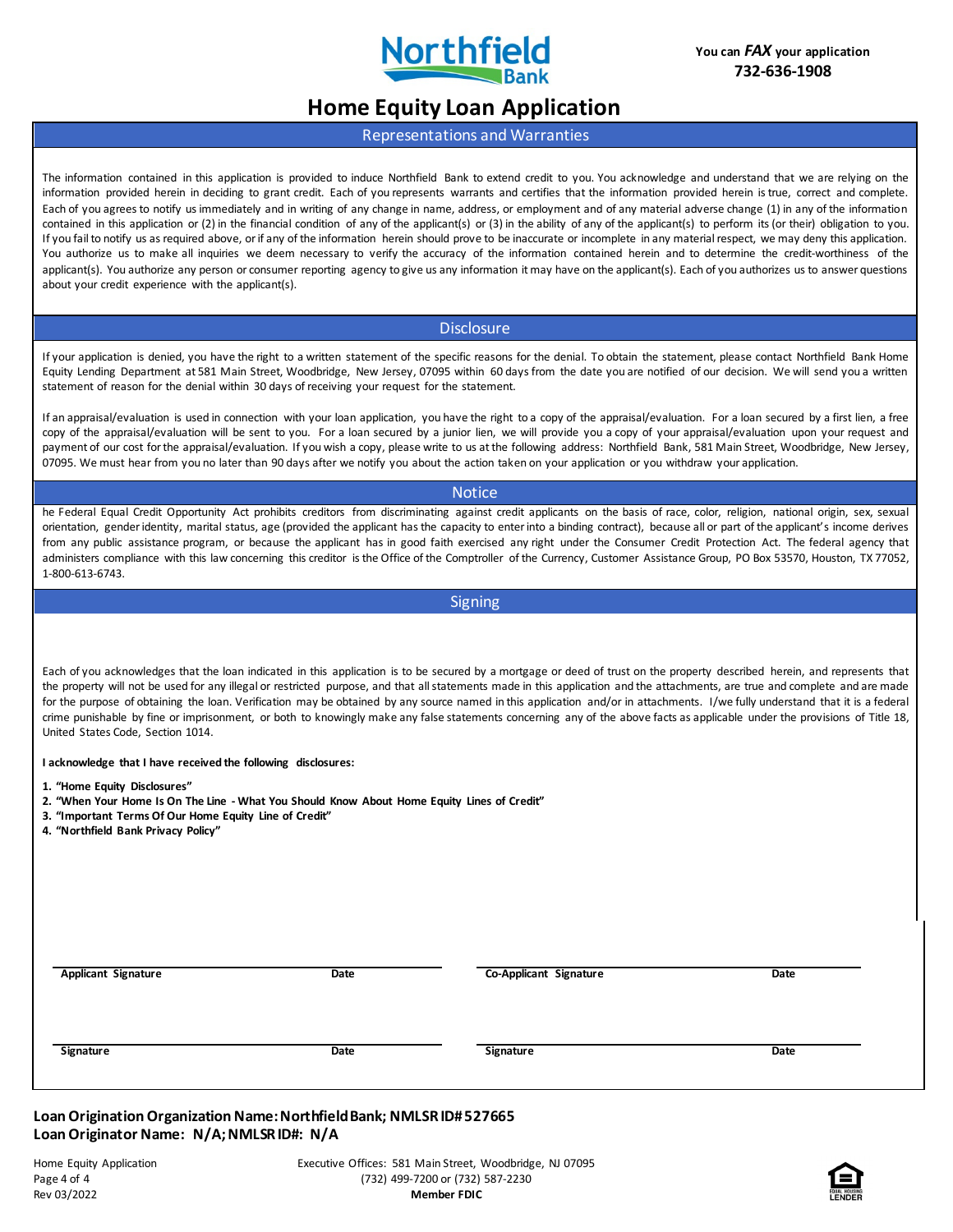

## **Home Equity Application Disclosure**

In this Application Disclosure, the words; "you" and "your" means all applicants on this application and "we", "us" and "our" means Northfield Bank.

#### **By submitting this application:**

- You declare that the information in this application is true and complete.
- You authorize us to investigate the information in this application. You authorize any individual or consumer reporting agency to give us additional information.
- You agree that we may provide information to others whether or not credit is granted.
- You agree that this application will remain our property

#### **Additional Disclosures:**

- You have the right to be represented by an attorney whose cost shall be your responsibility.
- Interest rates and terms cannot be negotiated between you and our branch personnel. The interest rate and terms on the loan you are applying for will be determined by our "Publicly" published rates at the time we receive your completed application (our current rates and terms are available on our website at www.enorthfield.com). Your rate and terms will be confirmed in writing and will be locked for thirty (30) days, from the date of the confirmation.
- Should you request us to subordinate our mortgage to a senior lien holder at some future time and we approve your request, you will be responsible for paying a fee that will be determined at that time.
- Notice of Right to Receive Copy of Appraisal:

If an appraisal is used in connection with your loan application, you have the right to a copy of the appraisal. For a loan secured by a first lien; a free copy of the appraisal/evaluation will be sent to you promptly. For a loan secured by a junior lien; a copy of your appraisal/evaluation will be provided upon your request. If you wish a copy, please write to us at the following address: Northfield Bank, 581 Main Street, Woodbridge, New Jersey, 07095. We must hear from you no later than 90 days after we notify you about the action taken on your credit application or you withdraw your application.

- The Federal Equal Credit Opportunity Act prohibits creditors from discriminating against credit applicants on the basis of race, color religion, national origin, sex, sexual orientation, gender identity, marital status, age (provided the applicant has the capacity to enter into a binding contract); because all or part of your income derives from any public assistance program or because you have in good faith exercised any right under the Consumer Credit Protection Act.
- Federal law requires us to provide the following information:
	- We may report information about your account to credit bureaus. Late payments, missed payments, or other defaults on your account may be reflected in your credit report.
	- Your loan contains a due on sale clause. This clause provides specific rights for the bank. We may accelerate your entire loan balance under certain situations. This would happen if you sold or transferred all or part of your property or any interest in it, without our prior written approval. This means that you should contact us before either selling or transferring any interest or part of the property that is securing your loan. Please read your loan documents carefully for more details on this clause.
	- Important Information About Procedures for Opening a New Account

To help the government fight the funding of terrorism and money laundering activities, Federal law requires all financial institutions to obtain, verify, and record information that identifies each person that opens an account. What this means for you: When you open an account, we will ask you for your name, address, birth date, and other information that will allow us to identify you. We may also ask to copy your driver's license or other identifying documents.

 The agency that administers this bank's compliance is the; Office of the Comptroller of the Currency, Customer Assistance Group, PO Box 53570, Houston, TX 77052, 1-800-613-6743

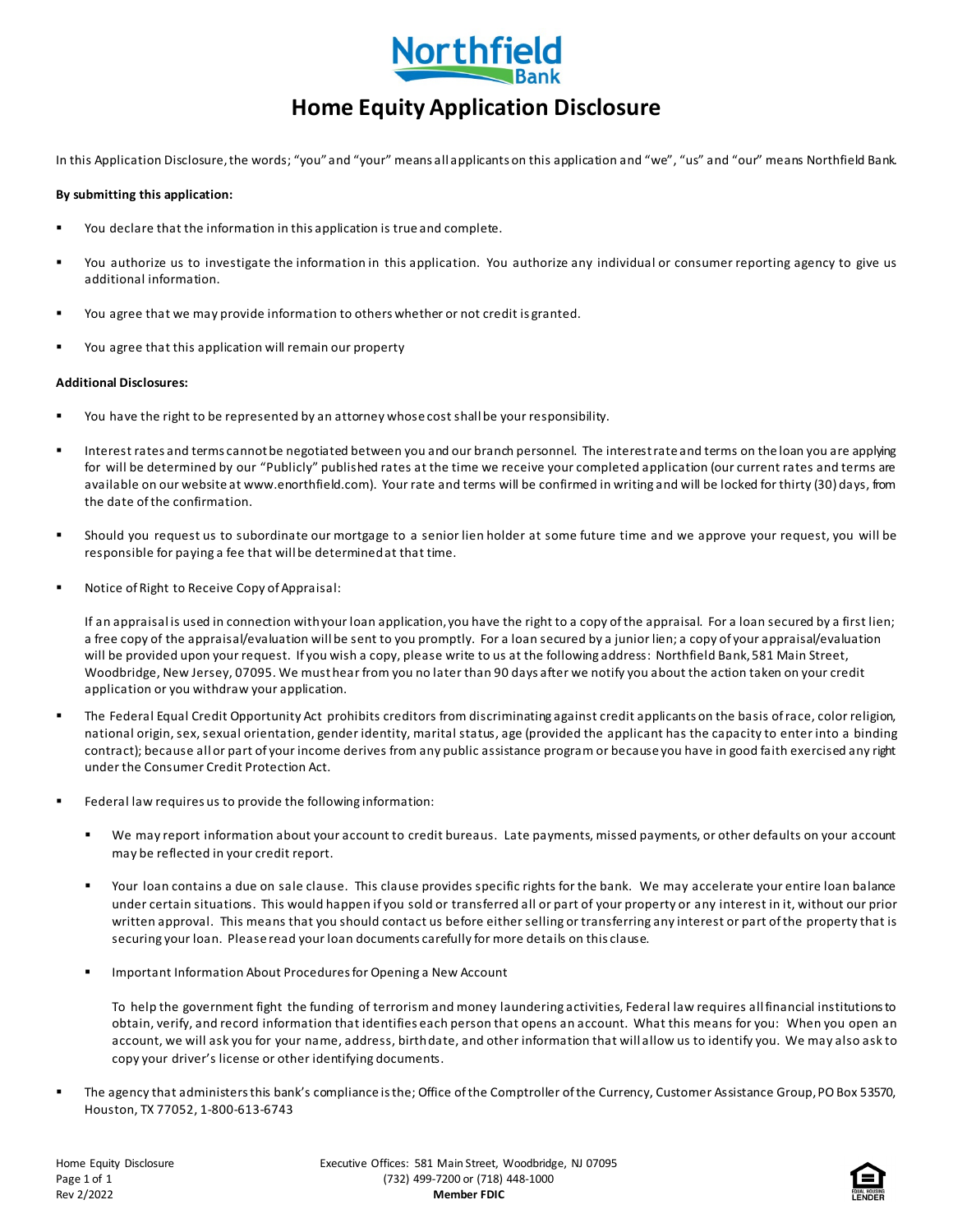

**What You Should Know About Home Equity Lines Of Credit**

#### **Table of Contents**

|  | Page 1 |
|--|--------|
|  | Page 2 |
|  | Page 2 |
|  | Page 3 |
|  | Page 3 |
|  | Page 3 |
|  | Page 4 |
|  | Page 4 |
|  | Page 5 |
|  | Page 6 |
|  | Page 6 |

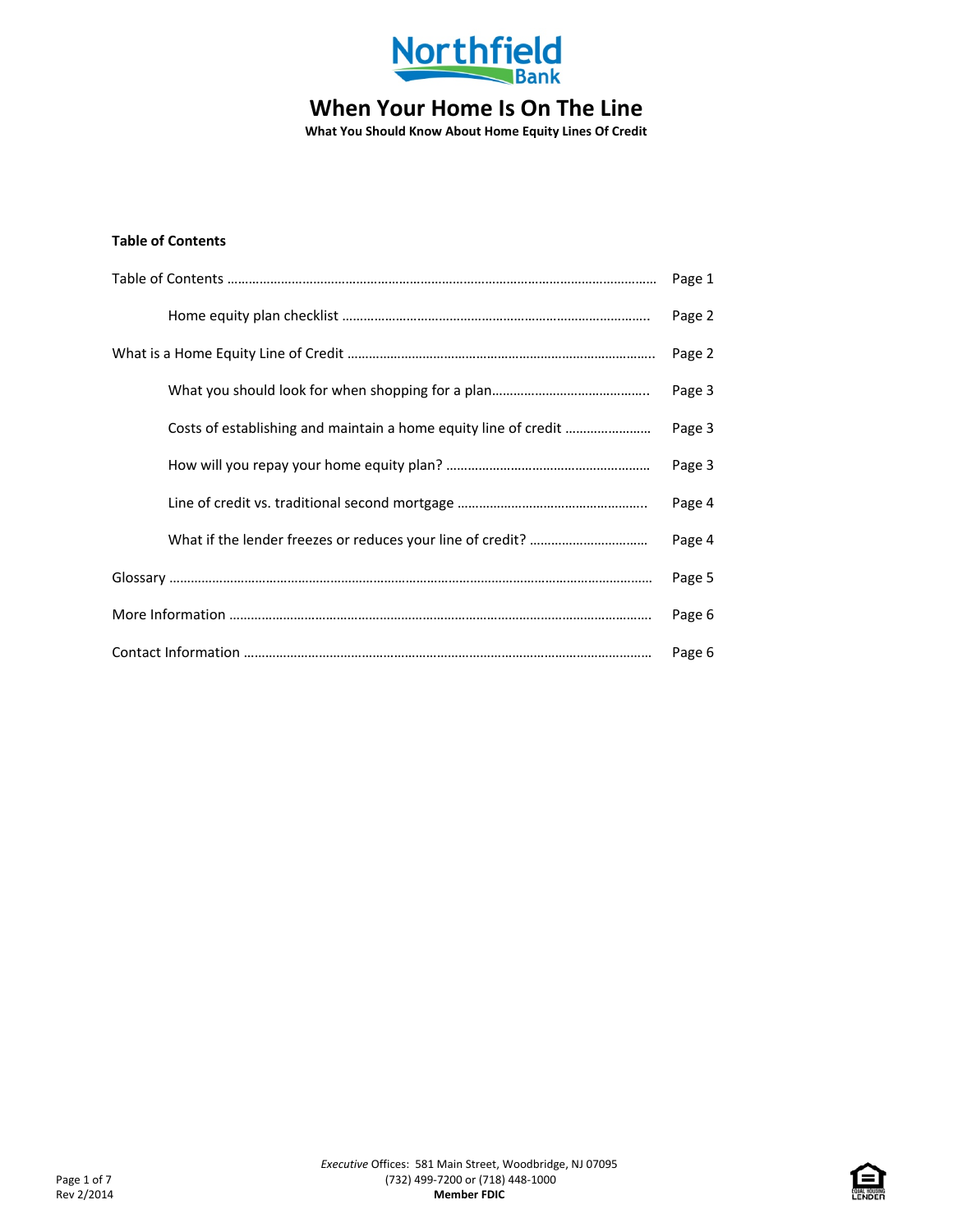

**What You Should Know About Home Equity Lines Of Credit**

#### **Introduction**

More and more lenders are offering home equity lines of credit. By using the equity in your home, you may qualify for a sizable amount of credit, available for use when and how you please, at an interest rate that is relatively low. Furthermore, under the tax law‐‐depending on your specific situation--you may be allowed to deduct the interest because the debt is secured by your home.

If you are in the market for credit, a home equity plan is one of several options that might be right for you. Before making a decision, however, you should weigh carefully the costs of a home equity line against the benefits. Shop for the credit terms that best meet your borrowing needs without posing undue financial risk. And remember, failure to repay the amounts you've borrowed, plus interest, could mean the loss of your home.

#### **Home Equity Plan Checklist**

Ask your Lender to help you fill out this worksheet.

| <b>Basic Features for Comparison</b>          | Plan A | Plan B |
|-----------------------------------------------|--------|--------|
| Fixed Annual Percentage Rate                  | %      | %      |
| Variable Annual Percentage Rate               | %      | %      |
| Index Used and Current Value                  | %      | %      |
| Amount of Margin<br>٠                         |        |        |
| Frequency of rate adjustments<br>٠            |        |        |
| Amount/length of discount(if any)<br>٠        |        |        |
| Interest rate cap and floor<br>$\blacksquare$ |        |        |
| Length of Plan                                |        |        |
| Draw Period                                   |        |        |
| <b>Repayment Period</b>                       |        |        |
| <b>Initial Fees</b>                           |        |        |
| <b>Appraisal Fee</b>                          |        |        |
| <b>Application Fee</b>                        |        |        |
| Up-front charges, including points            |        |        |
| <b>Closing Costs</b>                          |        |        |
| <b>Repayment Terms</b>                        |        |        |
| During the draw period                        |        |        |
| Interest and principal payments               |        |        |
| Fully amortizing payments                     |        |        |
| When the draw period ends                     |        |        |
| <b>Balloon Payment?</b>                       |        |        |
| Renewal available?                            |        |        |
| Refinancing of balance by Lender?             |        |        |
|                                               |        |        |
|                                               |        |        |

#### **What is a Home Equity Line of Credit?**

A home equity line of credit is a form of revolving credit in which your home serves as collateral. Because a home often is a consumer's most valuable asset, many homeowners use home equity credit lines only for major items such as education, home improvements, or medical bills and choose not to use them for day‐to‐day expenses.

With a home equity line, you will be approved for a specific amount of credit. Many lenders set the credit limit on a home equity line by taking a percentage (say, 75 percent) of the home's appraised value and subtracting from that the balance owed on the existing mortgage. For example,

| Appraisal of home             | \$100,000    |
|-------------------------------|--------------|
| Percentage                    | X 75%        |
| Percentage of Appraised Value | $=$ \$75,000 |
| Less Mortgage debt            | $-540,000$   |
| Potential line of credit      | \$35,000     |

In determining your actual credit limit, the lender will also consider your ability to repay the loan (principal and interest), by looking at your income, debts, and other financial obligations as well as your credit history.

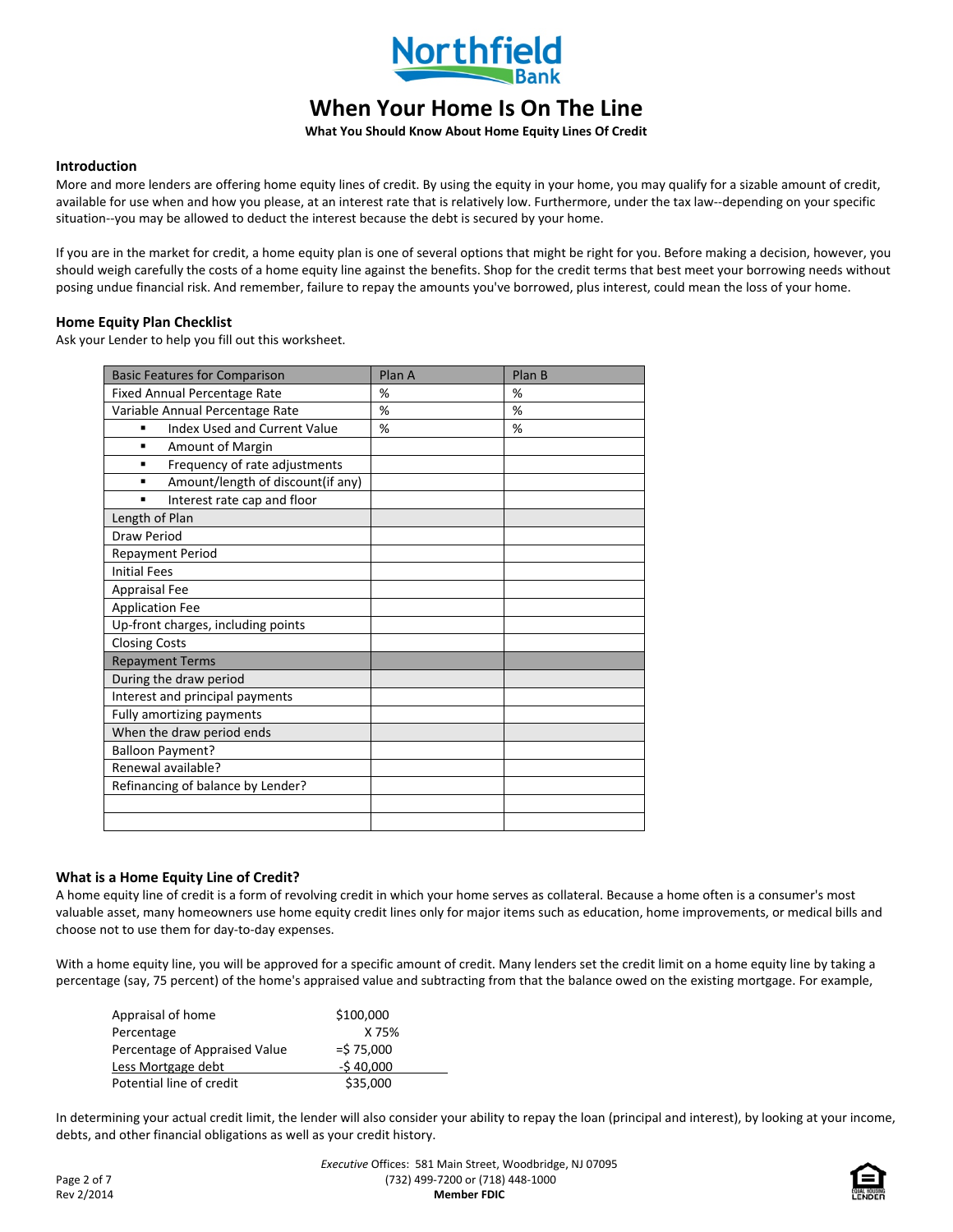

**What You Should Know About Home Equity Lines Of Credit**

Many home equity plans set a fixed period during which you can borrow money, such as 10 years. At the end of this "draw period," you may be allowed to renew the credit line. If your plan does not allow renewals, you will not be able to borrow additional money once the period has ended. Some plans may call for payment in full of any outstanding balance at the end of the period. Others may allow repayment over a fixed period (the "repayment period"), for example, 10 years.

Once approved for a home equity line of credit, you will most likely be able to borrow up to your credit limit whenever you want. Typically, you will use special checks to draw on your line. Under some plans, borrowers can use a credit card or other means to draw on the line.

There may be other limitations on how you use the line. Some plans may require you to borrow a minimum amount each time you draw on the line (for example, \$300) or keep a minimum amount outstanding. Some plans may also require that you take an initial advance when the line is set up.

#### **What should you look for when shopping for a plan?**

If you decide to apply for a home equity line of credit, look for the plan that best meets your particular needs. Read the credit agreement carefully, and examine the terms and conditions of various plans, including the annual percentage rate (APR) and the costs of establishing the plan. Remember, though, that the APR for a home equity line is based on the interest rate alone and will not reflect the closing costs and other fees and charges, so you'll need to compare these costs, as well as the APRs, among lenders.

#### **Variable interest rates**

Home equity lines of credit typically involve variable rather than fixed interest rates. The variable rate must be based on a publicly available index (such as the prime rate published in some major daily newspapers or a U.S. Treasury bill rate). In such cases, the interest rate you pay for the line of credit will change, mirroring changes in the value of the index. Most lenders cite the interest rate you will pay as the value of the index at a particular time plus a "margin," such as 2 percentage points. Because the cost of borrowing is tied directly to the value of the index, it is important to find out which index is used, how often the value of the index changes, and how high it has risen in the past. It is also important to note the amount of the margin.

Lenders sometimes offer a temporarily discounted interest rate for home equity lines—an "introductory" rate that is unusually low for a short period, such as six months.

Variable‐rate plans secured by a dwelling must, by law, have a ceiling (or cap) on how much your interest rate may increase over the life of the plan. Some variable‐rate plans limit how much your payment may increase and how low your interest rate may fall if the index drops.

Some lenders allow you to convert from a variable interest rate to a fixed rate during the life of the plan, or let you convert all or a portion of your line to a fixed‐term installment loan.

#### **Costs of establishing and maintaining a home equity line**

Many of the costs of setting up a home equity line of credit are similar to those you pay when you buy a home. For example,

- A fee for a property appraisal to estimate the value of your home
- An application fee, which may not be refunded if you are turned down for credit
- Up-front charges, such as one or more points (one point equals 1 percent of the credit limit)
- Closing costs, including fees for attorneys, title search, and mortgage preparation and filing; property and title insurance; and taxes.

In addition, you may be subject to certain fees during the plan period, such as annual membership or maintenance fees and a transaction fee every time you draw on the credit line.

You could find yourself paying hundreds of dollars to establish the plan. If you were to draw only a small amount against your credit line, those initial charges would substantially increase the cost of the funds borrowed. On the other hand, because the lender's risk is lower than for other forms of credit, as your home serves as collateral, annual percentage rates for home equity lines are generally lower than rates for other types of credit. The interest you save could offset the costs of establishing and maintaining the line. Moreover, some lenders waive some or all of the closing costs.

#### **How will you repay your home equity plan?**

Before entering into a plan, consider how you will pay back the money you borrow. Some plans set a minimum monthly payment that includes a portion of the principal (the amount you borrow) plus accrued interest. But, unlike with the typical installment loan agreements, the portion of your payment that goes toward principal may not be enough to repay the principal by the end of the term. Other plans may allow payment of *interest only* during the life of the plan, which means that you pay nothing toward the principal. If you borrow \$10,000, you will owe that amount when the payment plan ends.

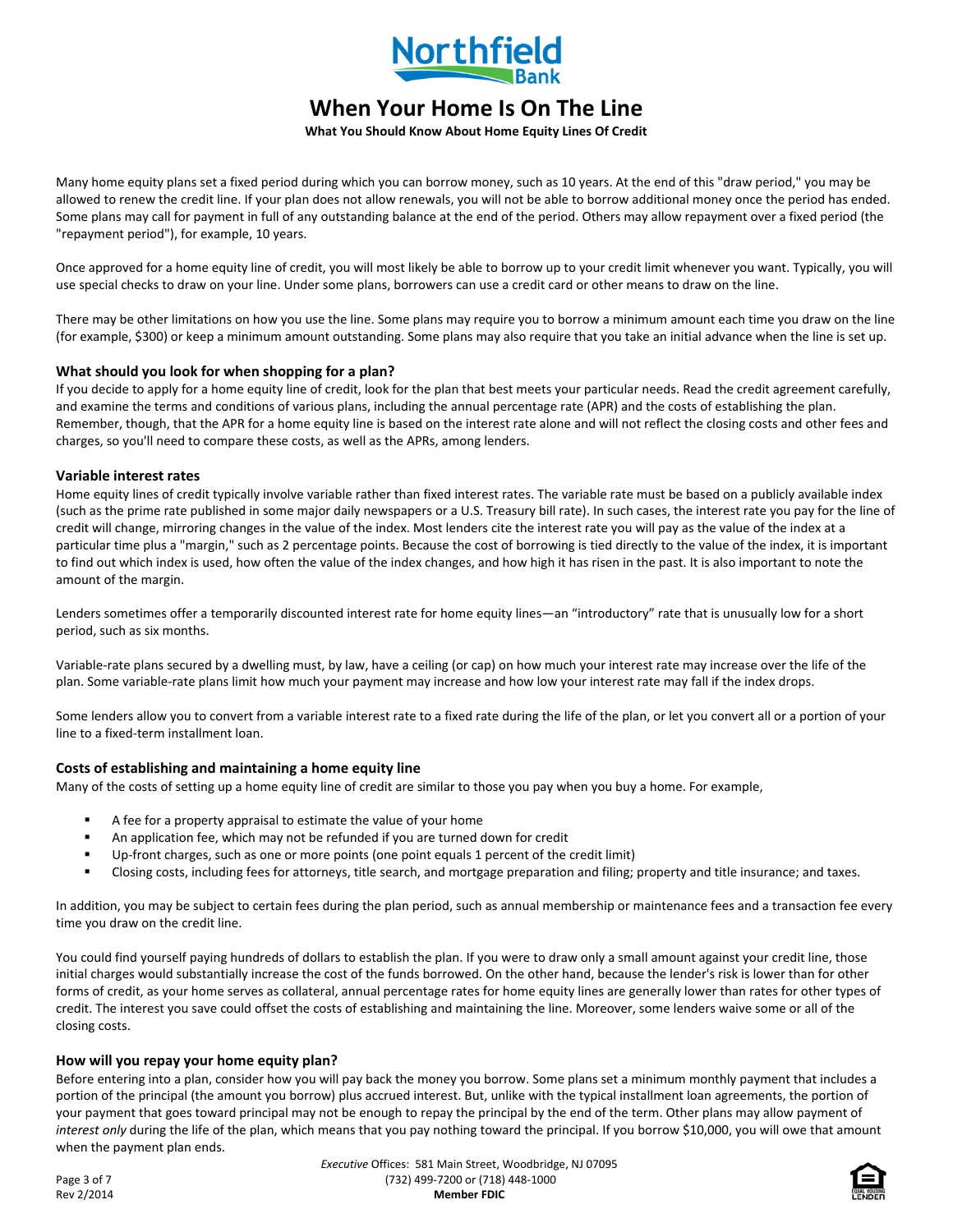

**What You Should Know About Home Equity Lines Of Credit**

Regardless of the minimum required payment on your home equity line, you may choose to pay more, and many lenders offer a choice of payment options. However, some lenders may require you to pay special fees and penalties if you choose to pay more, so check with your Lender. Many consumers choose to pay down the principal regularly as they do with other loans. For example, if you use your line to buy a boat, you may want to pay it off as you would a typical boat loan.

Whatever your payment arrangements during the life of the plan--whether you pay some, a little, or none of the principal amount of the loan-when the plan ends you may have to pay the entire balance owed, all at once. You must be prepared to make this "balloon payment" by refinancing it with the lender, by obtaining a loan from another lender, or by some other means. If you are unable to make the balloon payment, you could lose your home.

If your plan has a variable interest rate, your monthly payments may change. Assume, for example, that you borrow \$10,000 under a plan that calls for interest-only payments. At a 10% interest rate, your monthly payments would be \$83. If the rate rises over time to 15%, your monthly payments will increase to \$125. Similarly, if you are making payments that cover interest plus some portion of the principal, your monthly payments may increase, unless your agreement calls for keeping payments the same throughout the plan period.

If you sell your home, you will probably be required to pay off your home equity line in full immediately. If you are likely to sell your home in the near future, consider whether it makes sense to pay the up-front costs of setting up a line of credit. Also keep in mind that renting your home may be prohibited under the terms of your agreement.

#### **Lines of credit vs. traditional second mortgage loans**

If you are thinking about a home equity line of credit, you might also want to consider a traditional second mortgage loan. This type of loan provides you with a fixed amount of money, repayable over a fixed period. In most cases the payment schedule calls for equal payments that will pay off the entire loan within the loan period. You might consider a second mortgage instead of a home equity line if, for example, you need a set amount for a specific purpose, such as an addition to your home.

In deciding which type of loan best suits your needs, consider the costs under the two alternatives. Look at both the APR and other charges. Do not, however, simply compare the APRs, because the APRs on the two types of loans are figured differently:

- The APR for a traditional second mortgage loan takes into account the interest rate charged plus points and other finance charges.
- The APR for a home equity line of credit is based on the periodic interest rate alone. It does not include points or other charges.

#### **Disclosures from lenders**

The federal Truth in Lending Act requires lenders to disclose the important terms and costs of their home equity plans, including the APR, miscellaneous charges, the payment terms, and information about any variable‐rate feature. And in general, neither the lender nor anyone else may charge a fee until after you have received this information. You usually get these disclosures when you receive an application form, and you will get additional disclosures before the plan is opened. If any term (other than a variable-rate feature) changes before the plan is opened, the lender must return all fees if you decide not to enter into the plan because of the change. Lenders are also required to provide you with a list of homeownership counseling organizations in your area.

When you open a home equity line, the transaction puts your home at risk. If the home involved is your principal dwelling, the Truth in Lending Act gives you 3 days from the day the account was opened to cancel the credit line. This right allows you to change your mind for any reason. You simply inform the lender in writing within the 3-day period. The lender must then cancel its security interest in your home and return all fees-including any application and appraisal fees‐‐paid to open the account.

The Home Ownership and Equity Protection Act of 1994 (HOEPA) addresses certain unfair practices and establishes requirements for certain loans with high rates and fees, including certain additional disclosures. HOEPA now covers some HELOCs. You can find out more information be contacting the CFPB at the website address and phone number listed in the Contact information appendix, below.

#### **What if the lender freezes or reduces your line of credit**

Plans generally permit lenders to freeze or reduce a credit line if the value of the home "declines significantly" or, when the lender "reasonably believes" that you will be unable to make your payments due to a "material change" in your financial circumstances. If this happens, you may want to:

 **Talk with your lender.** Find out what caused the lender to freeze or reduce your credit line and what, if anything, you can do to restore it. You may be able to provide additional information to restore your line of credit, such as documentation showing that your house has retained its value or that there has not been a "material change" in your financial circumstances. You may want to get copies of your credit reports (go to the CFPB's website at consumerfinance.gov/askcfpb/5/can-i-review-my-credit-report.html for information about

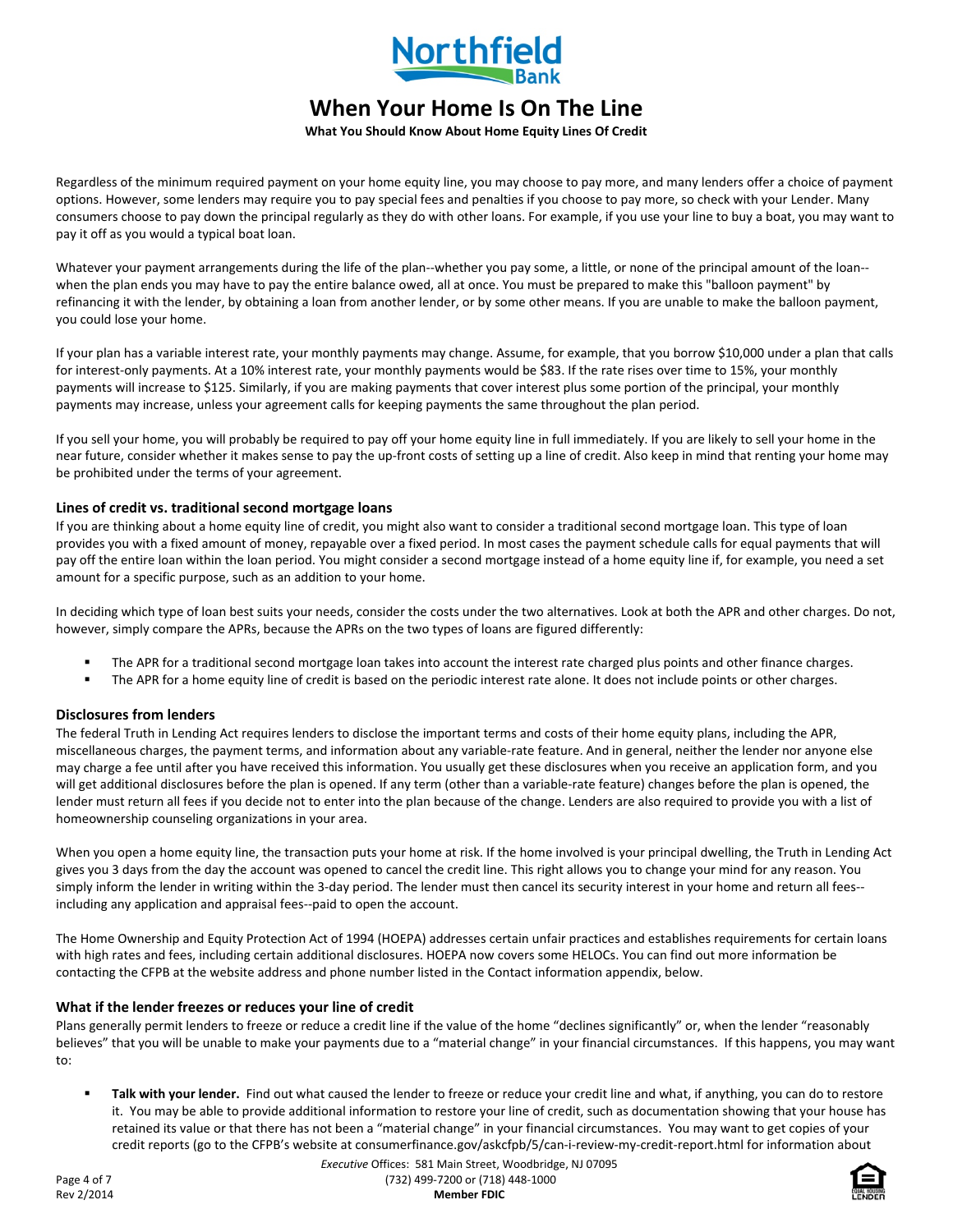

#### **What You Should Know About Home Equity Lines Of Credit**

how to get free copies of your credit reports) to make sure all the information in them is correct. If your lender suggests getting a new appraisal, be sure you discuss appraisal firms in advance so that you know they will accept the new appraisal as valid.

 **Shop around for another line of credit**. If your lender does not want to restore your line of credit, shop around to see what other lenders have to offer. If another lender is willing to offer you a line of credit, you may be able to pay off your original line of credit and take out another one. Keep in mind, however, that you may need to pay some of the same application fees you paid for your original line of credit.

#### **Glossary:**

**Annual membership or maintenance fee.** An annual charge for access to a financial product such as a line of credit, credit card, or account. The fee is charged regardless of whether or not the product is used.

**Annual percentage rate (APR).** The cost of credit, expressed as a yearly rate. For closed‐end credit, such as car loans or mortgages, the APR includes the interest rate, points, broker fees, and other credit charges that the borrower is required to pay. An APR, or an equivalent rate, is not used in leasing agreements.

**Application fee.** Fees charged when you are apply for a loan or other credit. These fees may include charges for property appraisal and a credit report.

**Balloon payment.** A large extra payment that may be charged at the end of a mortgage loan or lease.

Cap (interest rate). A limit on the amount that your interest rate can increase. Two types of interest-rate caps exist. *Periodic adjustment caps* limit the interest-rate increase from one adjustment period to the next. Lifetime caps limit the interest-rate increase over the life of the loan. By law, all adjustable‐rate mortgages have an overall cap.

**Closing or settlement costs**. Fees paid when you close (or settle) on a loan. These fees may include application fees; title examination, abstract of title, title insurance, and property survey fees; fees for preparing deeds, mortgages, and settlement documents; attorney's fees; recording fees; estimated costs of taxes and insurance; and notary, appraisal, and credit report fees. Under the Real Estate Settlement Procedures Act, the borrower receives a good faith estimate of closing costs within three days of application. The good faith estimate lists each expected cost as an amount or range.

**Credit limit.** The maximum amount that may be borrowed on a credit card or under a home equity line of credit plan.

**Equity.** The difference between the fair market value of the home and the outstanding balance on your mortgage plus any outstanding home equity loans.

Index. The economic indicator used to calculate interest-rate adjustments for adjustable-rate mortgages or other adjustable-rate loans. The index rate can increase or decrease at any time. *See also* Selected Index Rates for ARMs over an 11‐year Period (consumerfinance.gov/f/201204\_CFPB\_ARMs‐brochure.pdf) for examples of common indexes that have changed in the past.

**Interest rate.** The percentage rate used to determine the cost of borrowing money, stated usually as a percentage of the principal loan amount and as an annual rate.

**Margin.** The number of percentage points the lender adds to the index rate to calculate ARM interest rate at each adjustment.

**Minimum payment.** The lowest amount that you must pay (usually monthly) to keep your account in good standing. Under some plans, the minimum payment may cover interest only; under others, it may include both principal and interest.

**Points (also called discount points).** One point is equal to 1 percent of the principal amount of a mortgage loan. For example, if a mortgage is \$200,000, one point equals \$2,000. Lenders frequently charge points in both fixed-rate and adjustable-rate mortgages to cover loan origination costs or to provide additional compensation to the lender or broker. These points usually are paid at closing and may be paid by the borrower or the home seller, or may be split between them. In some cases, the money needed to pay points can be borrowed (incorporated in the loan amount), but doing so will increase the loan amount and total costs. Discount points (also called discount fees) are points that you voluntarily choose to pay in return for a lower interest rate.

**Security interest.** If stated in your credit agreement, a creditor, lessor, or assignee's legal right to your property (such as your home, stocks, or bonds) that secures payment of your obligation under the credit agreement.

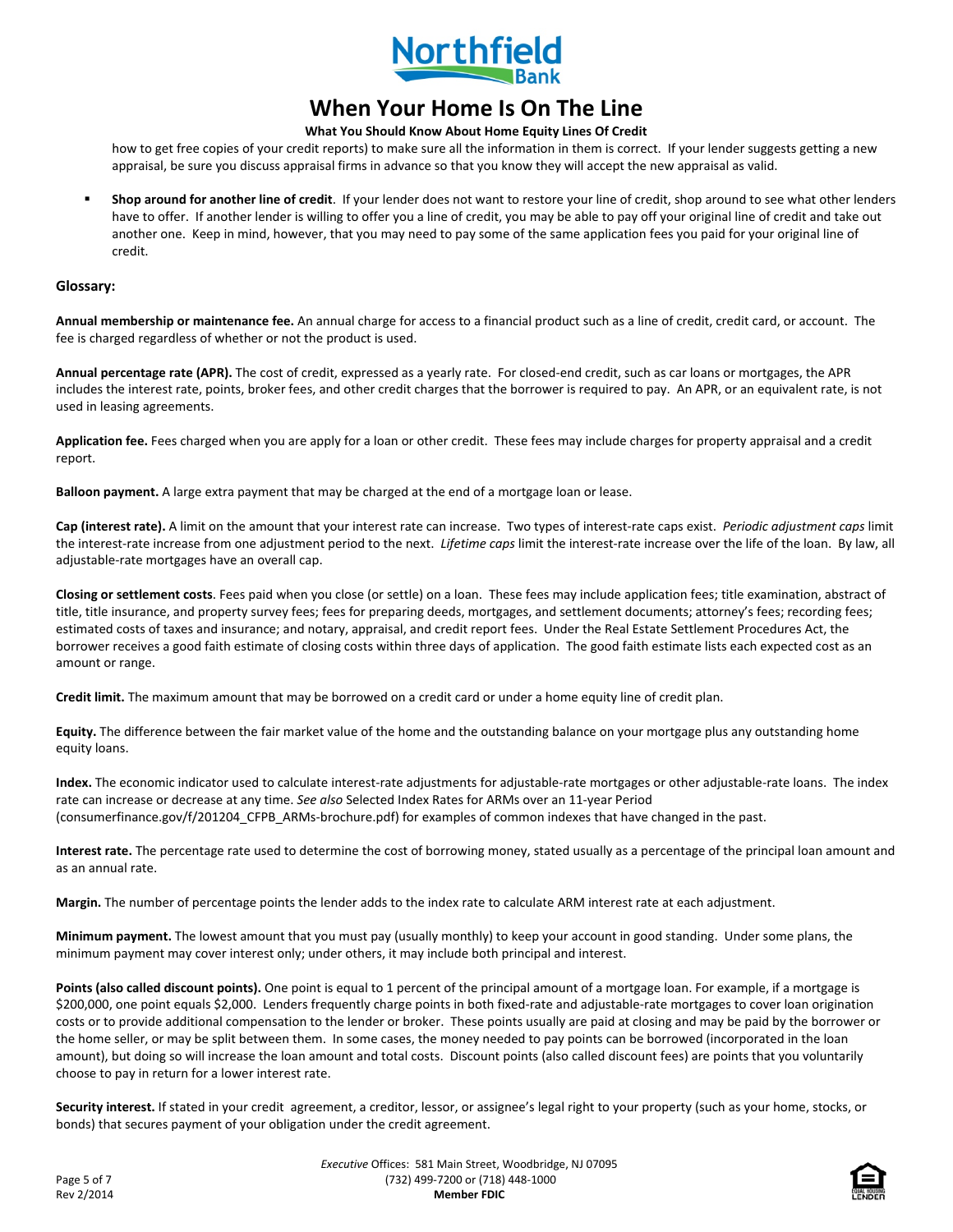

#### **What You Should Know About Home Equity Lines Of Credit**

**Transaction fee**. Fee charged each time a withdrawal or other specified transaction is made on a line of credit, such as a balance transfer fee or a cash advance fee

**Variable rate.** An interest rate that changes periodically in relation to an index, such as the prime rate. Payments may increase or decrease accordingly.

#### **More information**

For more information about mortgages, including home equity lines of credit, visit consumerfinance.gov/mortgage. For answers to questions about mortgages and other financial topics, visit consumer finance.gov/askcfpb. You may also visit the CFPB's website at consumerfinance.gov/owing-ahome to access interactive tools and resources for mortgage shoppers, which are expected to be available beginning in 2014.

Housing counselor can be very helpful, especially for first-time home buyers or if you're having trouble paying your mortgage. The U.S. Department of Housing and Urban Development (HUD) supports housing counseling agencies throughout the country that can provide free or low‐cost advice. You can search for HUD‐approved housing counseling agencies in your area on the CFPB's webs site at consumerfinance.gov/find‐a‐housing‐ counselor or by calling HUD's interactive toll‐free number at 800‐569‐4287.

The company that collects your mortgage payments is your loan servicer. This may not be the same company as your lender. If you have concerns about how your loan is being serviced or another aspect of your mortgage, you may wish to submit a complaint to the CFPB at consumerfinance.gov/complaint or by calling 855‐411‐CFPB (2372)

When you submit a complaint to the CFPB, the CFPB will forward your complaint to the company and work to get a response. Companies have 15 days to respond to you and the CFPB. You can review the company's response and give feedback to the CFPB.

#### **Contact Information**

For additional information or to submit a complaint, you can contact the CFPB or one of the other federal agencies listed below, depending on the type of institution. If you are not sure which agency to contact, you can submit a complaint to the CFPB and if the CFPB determines that another agency would be better able to assist you, the CFPB will refer your complaint to that agency and let you know.

| Regulatory agency                                | Regulated entities                                | <b>Contact Information</b>     |
|--------------------------------------------------|---------------------------------------------------|--------------------------------|
| <b>Consumer Financial Protection Bureau</b>      | Insured depository institutions and credit        | (855) 411-CFPB (2372)          |
| (CFPB)                                           | unions with assets greater than \$10 billion (and | consumerfinance.gov            |
| P.O. Box 4503                                    | their affiliates), and non-bank providers of      | consumerfinance.gov/complaint  |
| Iowa City, IA 52244                              | consumer financial products and services,         |                                |
|                                                  | including mortgages, credit cards, debt           |                                |
|                                                  | collection, consumer reports, prepaid cards,      |                                |
|                                                  | private education loan, and payday lending        |                                |
| <b>Board of Governors of the Federal Reserve</b> | Federally insured state-charted bank members      | (888) 851-1920                 |
| System (FRB)                                     | of the Federal Reserve System                     | federalreserveconsumerhelp.gov |
| Consumer Help                                    |                                                   |                                |
| P.O. Box 1200                                    |                                                   |                                |
| Minneapolis, MN 55480                            |                                                   |                                |
| Office of the Comptroller of the Currency        | National banks and federally chartered savings    | $(800)$ 613-6743               |
| (OCC)                                            | banks/associations                                | Occ.treas.gov                  |
| <b>Customer Assistance Group</b>                 |                                                   | helpwithmybank.gov             |
| 1301 McKinney Street                             |                                                   |                                |
| Suite 3450                                       |                                                   |                                |
| Houston, TX 77010                                |                                                   |                                |
| <b>Federal Deposit Insurance Corporation</b>     | Federally insured state-chartered banks that are  | (877) ASK-FDIC or              |
| (FDIC)                                           | not members of the Federal Reserve System         | $(877)$ 275-3342               |
| <b>Consumer Response Center</b>                  |                                                   | fdic.gov                       |
| 1100 Walnut Street                               |                                                   | fdic.gov/consumers             |
| Box #11                                          |                                                   |                                |
| Kansas City, MO 64106                            |                                                   |                                |
| <b>Federal Housing Finance Agency (FHFA)</b>     | Fannie Mae, Freddie Mac, and the Federal          | <b>Consumer Helpline</b>       |
| <b>Consumer Communications Center</b>            | Home Loan Banks                                   | $(202)$ 649-3811               |
| 400 7 <sup>th</sup> Street S.W.                  |                                                   | fhfa.gov                       |
| Washington, DC 20024                             |                                                   | fhfa.gov/Default.aspx?Page=369 |
|                                                  |                                                   | consumerhelp@fhfa.gov          |
| <b>National Credit Union Administration</b>      | Federally chartered credit unions                 | $(800)$ 755-1030               |
| (NCUA)                                           |                                                   | ncua.gov                       |

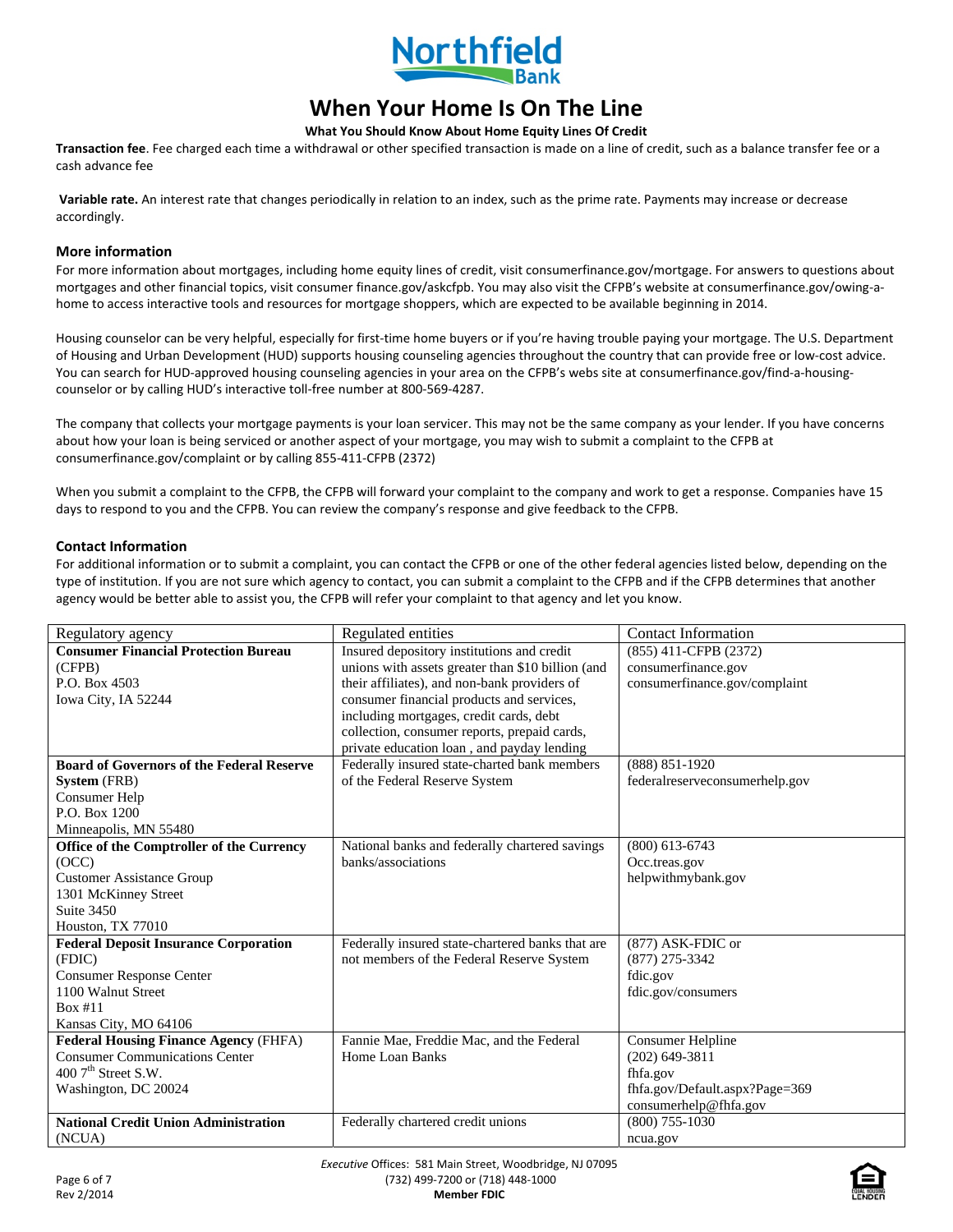

**What You Should Know About Home Equity Lines Of Credit**

| <b>Consumer Assistance</b>                      |                                                 | mycreditunion.gov                |
|-------------------------------------------------|-------------------------------------------------|----------------------------------|
| 1775 Duke Street                                |                                                 |                                  |
| Alexandria, VA 22314                            |                                                 |                                  |
| <b>Federal Trade Commission (FTC)</b>           | Finance companies, retail stores, auto dealers, | (877) FTC-HELP or                |
| <b>Consumer Response Center</b>                 | mortgage companies and other lenders, and       | $(877)$ 382-4357                 |
| 600 Pennsylvania Avenue N.W.                    | credit bureaus.                                 | ftc.gov                          |
| Washington, DC 20580                            |                                                 | ftc.gov/bcp                      |
| <b>Securities and Exchange Commission (SEC)</b> | Brokerage firms, mutual fund companies, and     | $(202)551-6551$                  |
| <b>Complaint Center</b>                         | investment advisers                             | sec.gov                          |
| 100 F Street, N.E.                              |                                                 | sec.gov/complain/select.shtml    |
| Washington, DC 20549                            |                                                 |                                  |
| <b>Farm Credit Administration Office of</b>     | Agricultural lenders                            | $(703) 883 - 4056$               |
| <b>Congressional and Public Affairs</b>         |                                                 | fca.gov                          |
| 1501 Farm Credit Drive                          |                                                 |                                  |
| McLean, VA 22102                                |                                                 |                                  |
| <b>Small Business Administration (SBA)</b>      | Small business lenders                          | (800) U-ASK-SBA or               |
| <b>Consumer Affairs</b>                         |                                                 | $(800)$ 827-5722                 |
| 409 $3rd$ Street, S.W.                          |                                                 | sba.gov                          |
| Washington, DC 20416                            |                                                 |                                  |
| <b>Commodity Futures Trading Commission</b>     | Commodity brokers, commodity trading            | $(866)$ 366-2382                 |
| (CFTC)                                          | advisers, commodity pols, and introducing       | cftc.gov/consumer-protection     |
| 1155 21 <sup>st</sup> Street, N.W.              | brokers                                         |                                  |
| Washington, DC 20581                            |                                                 |                                  |
| <b>U.S. Department of Justice (DOJ)</b>         | Fair lending and housing issues                 | $(202)$ 514-4713                 |
| Civil Rights Division                           |                                                 | $TTY - (202)$ 305-1882           |
| 950 Pennsylvania Ave, N.W.                      |                                                 | $FAX - (202) 514-1116$           |
| Housing and Civil Enforcement Section           |                                                 | To report an incident of housing |
| Washington, DC 20530                            |                                                 | discrimination: 1-800-896-7743   |
|                                                 |                                                 | fairhousing@usdoj.gov            |
| <b>Department of Housing and Urban</b>          | Fair lending and housing issues                 | $(800)$ 669-9777                 |
| Development (HUD)                               |                                                 | hud.gov/complaints               |
| Office of Fair Housing/Equal Opportunity        |                                                 |                                  |
| 451 $7th$ Street, S.W.                          |                                                 |                                  |
| Washington, DC 20410                            |                                                 |                                  |

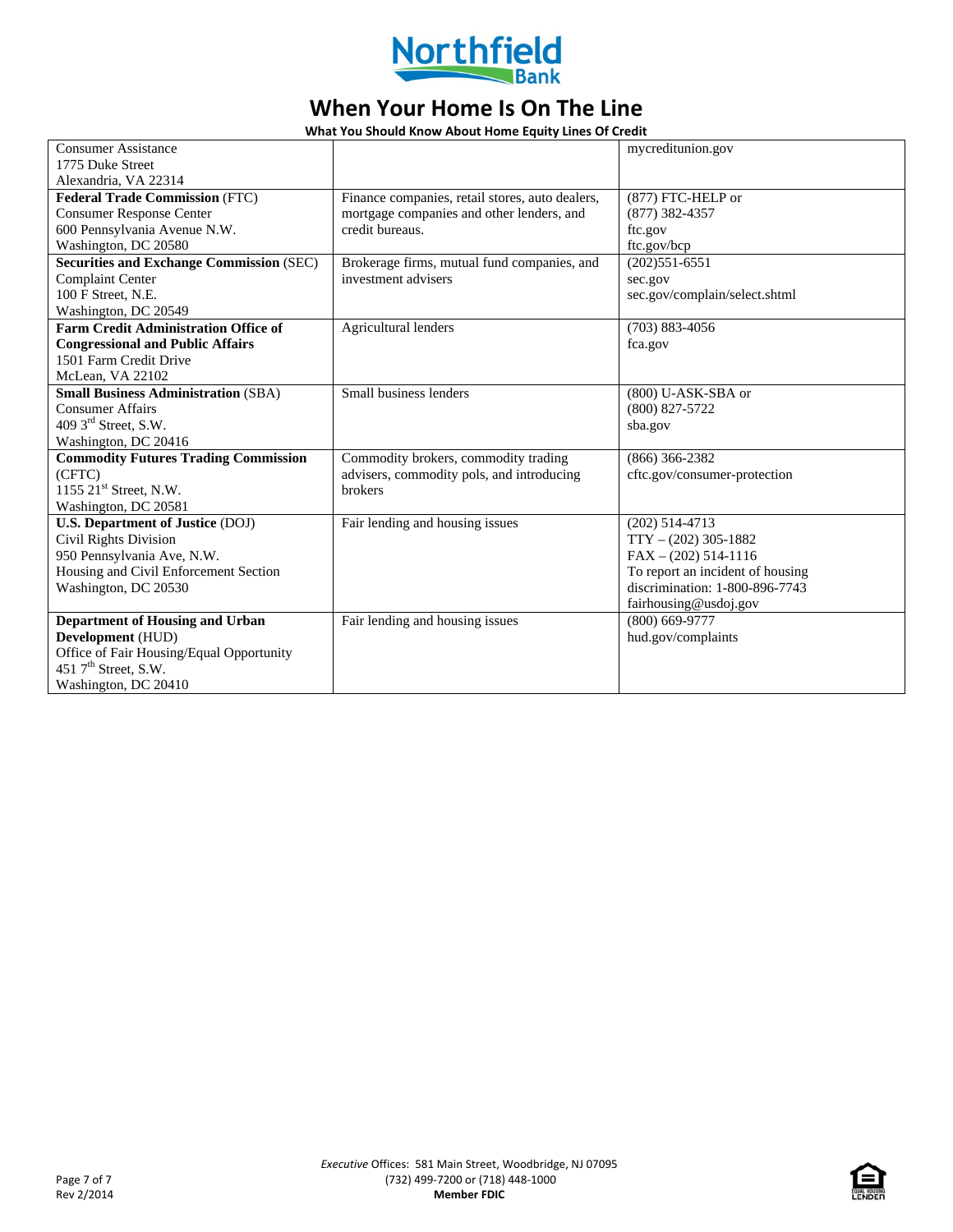

In this disclosure the words "you" and "your" mean the recipient of this disclosure and the words "we", "us" and "our" mean Northfield Bank, 581 Main Street, Suite 810, Woodbridge, NJ 07095. "e" means an estimate.

#### **IMPORTANT TERMS OF OUR HOME EQUITY LINE OF CREDIT**

**RETENTION OF INFORMATION.** This disclosure contains important information about our Home Equity Plan ("Account"). You should read it carefully and keep a copy for your records.

**AVAILABILITY OF TERMS.** All of the terms described below are subject to change. If these terms change (other than the **ANNUAL PERCENTAGE RATE**) and you decide, as a result, not to enter into an Agreement with us, you are entitled to a refund of any fees you paid to us or anyone else in connection with your application.

**SECURITY INTEREST.** We will take a security interest in your home (collateral). You could lose your home if you do not meet the obligations in your Agreement with us.

**POSSIBLE ACTIONS.** We can terminate your Account, and require you to pay us the entire outstanding balance in one payment if: you engage in fraud or material misrepresentation in connection with the Account; or, you do not meet the repayment terms; or, your action or inaction adversely affects the collateral or our rights in the collateral; and/or, federal law dealing with credit extended by us to you specifically requires that as a condition of your Account the credit shall become due and payable on demand.

We can refuse to make additional extensions of credit or reduce your credit limit if: the value of the dwelling securing the Account declines significantly below its appraised value for purposes of the Account; or, we reasonably believe you will not be able to meet the repayment requirements due to a material change in your financial circumstances; or, you are in default of a material obligation in the Agreement; or, government action prevents us from imposing the **ANNUAL PERCENTAGE RATE** provided for or impairs our security interest such that the value of the interest is less than 120 percent of the credit line; or, a regulatory agency has notified us that continued advances would constitute an unsafe and unsound practice; and/or, the maximum **ANNUAL PERCENTAGE RATE** is reached.

The initial Agreement permits us to make certain changes to the terms of the Agreement at specified times or upon the occurrence of the specified events.

**MINIMUM PAYMENT REQUIREMENTS.** You can obtain advances of credit for 120 months (the "Draw Period"). During the Draw Period, payments will be due monthly. Your minimum periodic payment will be equal to the greater of 0.278% of the outstanding principal balance rounded up to the nearest whole number plus accrued interest as of the closing date of each billing statement or \$50.00, unless your unpaid balance is less than the latter amount, in which case your minimum payment will be that amount.

After the Draw Period ends, you will no longer be able to obtain credit advances and must pay the outstanding balance over 180 months (the "Repayment Period"). During the Repayment Period, payments will be due monthly. Your minimum periodic payment during the Repayment Period will be calculated in the same way as it was during the Draw Period.

**BALLOON PAYMENT.** The minimum payment may not fully repay the principal that is outstanding on your Account. At the end of the Repayment Period you will then be required to pay the entire unpaid balance and any outstanding fees or charges in a single balloon payment.

#### **MINIMUM PAYMENT EXAMPLES:**

**New Jersey & Pennsylvania Properties.** If you made only the minimum monthly payments and took no other credit advances, it would take 23.83 years to pay off a credit advance of \$10,000 at an ANNUAL PERCENTAGE RATE of 3.250%. During the Draw Period, you would make 120 monthly payments varying between \$55.25 and \$50.00. During the Repayment Period you would make 165 monthly payments of \$50.00. This would be followed by one final payment of \$6.05.

**New York Properties.** If you made only the minimum monthly payments and took no other credit advances, it would take 24.50 years to pay off a credit advance of \$10,000 at an **ANNUAL PERCENTAGE RATE** of 3.500%. During the Draw Period, you would make 120 monthly payments varying between \$57.37 and \$50.00. During the Repayment Period you would make 173 monthly payments of \$50.00. This would be followed by one final payment of \$15.55.

**FEES AND CHARGES.** To open and maintain your Account, you must carry insurance (including, without limitation, flood insurance if required) on the property securing your Account. You are also responsible for the following fees:

#### **New Jersey Properties:**

- Mortgage Recording Fee: \$220(e). This fee is due at Closing.
- If Account is terminated with first 36-months Early Termination Fee: \$500.
- For credit line amounts exceeding \$400,000 Appraisal Fee: \$300-\$1,000.

#### **Pennsylvania Properties:**

- Mortgage Recording Fee: \$250(e). This fee is due at Closing.
- If Account is terminated with first 36-months Early Termination Fee: \$500.
- For credit line amounts exceeding \$400,000 Appraisal Fee: \$300-\$1,000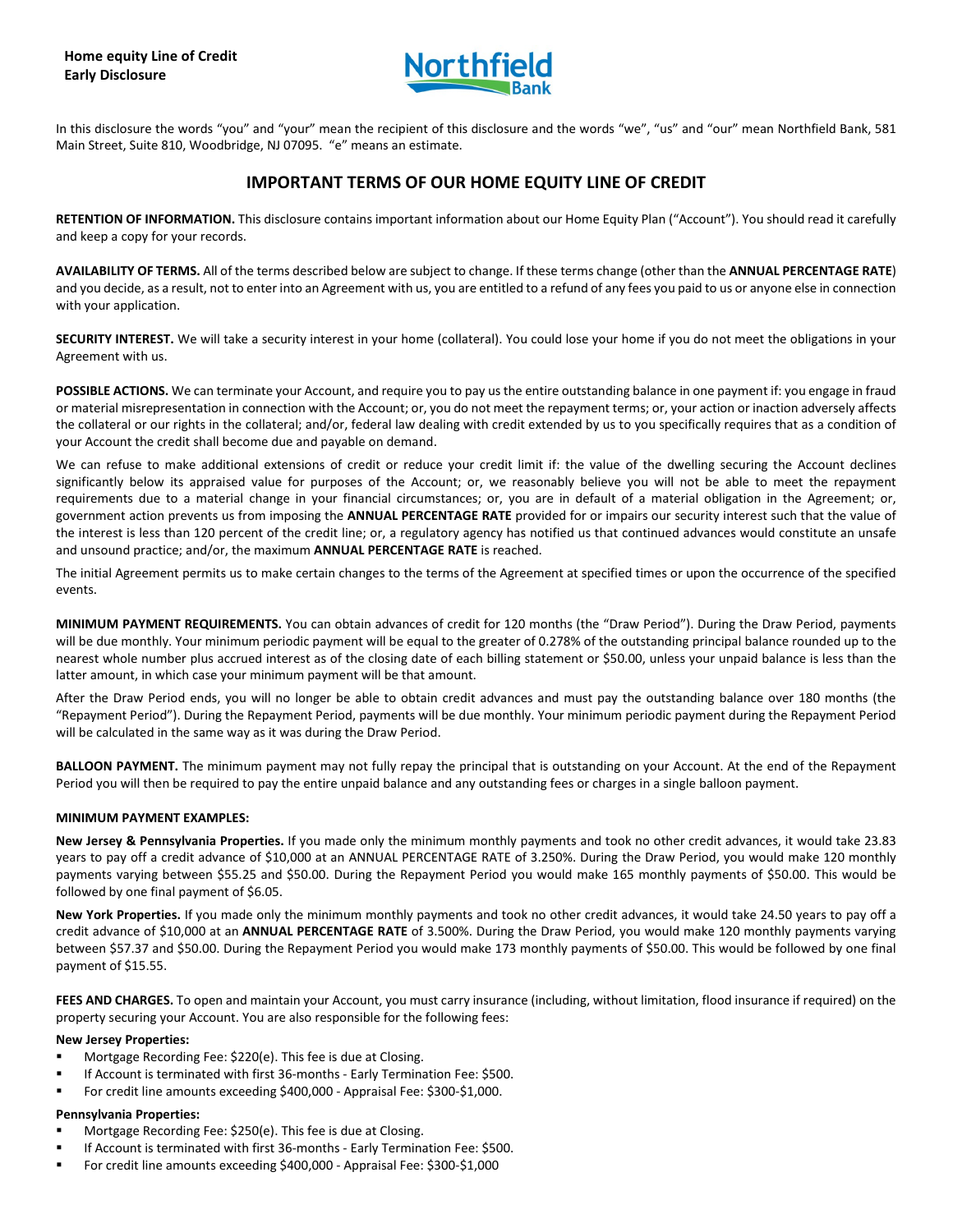#### **New York Properties:**

- Mortgage Recording Fee: \$500(e). This fee is due at Closing.
- If Account is terminated with first 36-months Recapture fee equal to the amount of the mortgage tax paid by Bank at time of origination.
- For credit line amounts exceeding \$400,000 Appraisal Fee: \$300-\$1,200.
- For credit line amounts exceeding \$250,000 Mortgage Tax: 2.05% of the credit line amount minus \$30. For example, the mortgage tax on a credit line of \$100,000 would be \$2,050.00 (\$100,000 x 2.05% -\$30.00 =\$2,020.00). This fee is due at Closing.

If you tell us you have decided not to enter into the Account within three days of receiving this Disclosure and the brochure "When Your Home Is On The Line: What You Should Know About Home Equity Lines of Credit" in person, or within six days after the day we mail them to you, as the case may be, any fees and charges you might have already paid will be refunded.

**TAX DEDUCTIBLILITY.** You should consult a tax advisor regarding the deductibility of interest and charges for the Account.

**VARIABLE RATE FEATURE.** The Account has a variable rate feature. The **ANNUAL PERCENTAGE RATE** (corresponding to the periodic rate) and minimum payment can change as a result. The **ANNUAL PERCENTAGE RATE** includes only interest and no other costs. The **ANNUAL PERCENTAGE RATE** is based on the value of an index. The index is the Wall Street Journal published Prime Rate (if published in a range, the highest number in the range will be used) and is published in the Wall Street Journal. To determine the ANNUAL PERCEDNTAGE RATE that will apply to your Account, we subtract a margin from the value of the index. Ask us for the current index value, margin and **ANNUAL PERCENTAGE RATE**. After you open an Account, rate information will be provided on periodic statements that we furnish to you.

**RATE CHANGES.** The **ANNUAL PERCENTAGE RATE** can change monthly. The maximum **ANNUAL PERCENTAGE RATE** that can apply is 16.000%. Apart from this rate cap, there is no limit on the amount by which the rate can change in any one-year period, except that under no circumstances will the rate ever be less than:

**New Jersey and Pennsylvania properties**: 3.500% **New York Properties**: 3.750%

**MAXIMUM RATE AND PAYMENT EXAMPLE.** If **the ANNUAL PERCENTAGE RATE** during the Draw Period equaled the 16.000% maximum and you had an outstanding balance of \$10,000, your minimum payment would be \$165.58. This **ANNUAL PERCENTAGE RATE** could be reached the first time your **ANNUAL PERCENTAGE RATE** changes, unless your initial rate is equal to the maximum, in which case it would be reached immediately. If you had an outstanding balance of \$10,000.00 at the beginning of the Repayment Period, the minimum payment at the maximum **ANNUAL PERCENTAGE RATE** of 16.000% would be \$165.58. This Annual Percentage Rate could be reached at the beginning of the Repayment Period.

**HISTORIC EXAMPLE.** The tables below show how the **ANNUAL PERCENTAGE RATE** and the minimum payments for a single \$10,000 credit advance would have changed based on changes in the index over the past 15 years. The index values are from the last business day in January of each year. While only one payment amount per year is shown, payments would have varied during each.

The tables assume that no additional credit advances were taken, that only the minimum payments were made, and that rate remained constant during each year. It does not necessarily indicate how the index of your payments will change in the future:

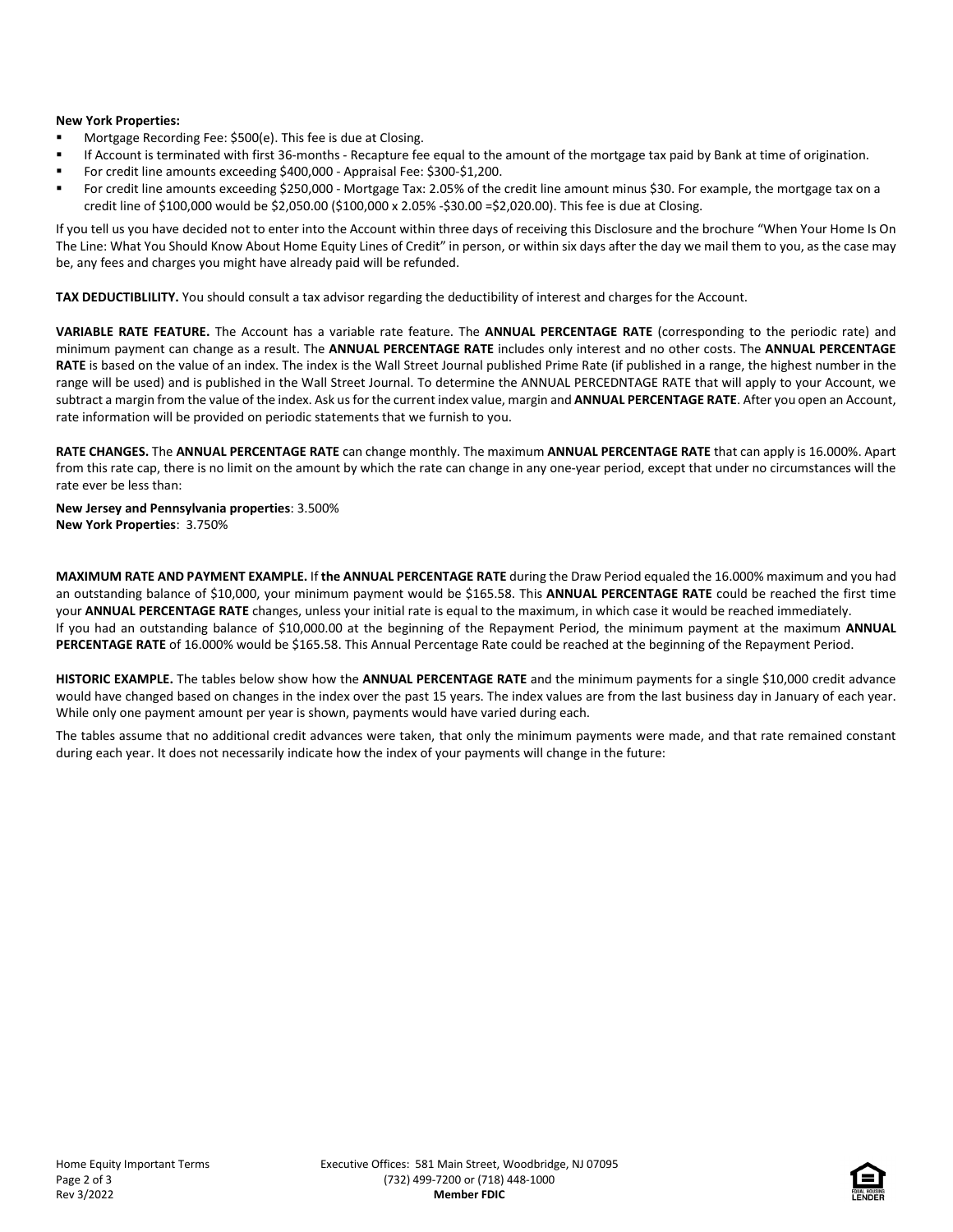#### **New Jersey and Pennsylvania Properties:**

| Year | Index % | Margin % [1] | <b>ANNUAL</b><br><b>PERCENTAGE RATE</b> | Minimum<br>Payment |
|------|---------|--------------|-----------------------------------------|--------------------|
| 2008 | 6.000%  | $-.2500\%$   | 5.750%                                  | \$72.80            |
| 2009 | 3.250%  | $-.2500%$    | 3.000%                                  | \$50.00            |
| 2010 | 3.250%  | $-.2500%$    | 3.000%                                  | \$50.00            |
| 2011 | 3.250%  | $-.2500%$    | 3.000%                                  | \$50.00            |
| 2012 | 3.250%  | $-.2500%$    | 3.000%                                  | \$50.00            |
| 2013 | 3.250%  | $-.2500%$    | 3.000%                                  | \$50.00            |
| 2014 | 3.250%  | $-.2500%$    | 3.000%                                  | \$50.00            |
| 2015 | 3.250%  | $-.2500%$    | 3.000%                                  | \$50.00            |
| 2016 | 3.500%  | $-.2500%$    | 3.250%                                  | \$50.00            |
| 2017 | 3.750%  | $-.2500%$    | 3.500%                                  | \$50.00<br>[3]     |
| 2018 | 4.500%  | $-.2500%$    | 4.250%                                  | \$50.00            |
| 2019 | 5.500%  | $-.2500\%$   | 5.250%                                  | \$50.00            |
| 2020 | 4.750%  | $-.2500%$    | 4.500%                                  | \$50.00            |
| 2021 | 3.250%  | $-.2500%$    | 3.000%                                  | \$50.00            |
| 2022 | 3.250%  | .0000%       | 3.250%                                  | \$50.00            |

[1] This is a margin we have used recently.

[2] This reflects the lifetime floor rate.

[3] The Draw Period ends on the 120th month.

#### **New York Properties:**

| Year | Index % | Margin % [1] | ANNUAL<br>PERCENTAGE RATE | Minimum<br>Payment |       |
|------|---------|--------------|---------------------------|--------------------|-------|
| 2008 | 6.000%  | 0.000%       | 6.000%                    | \$74.79            |       |
| 2009 | 3.250%  | 0.000%       | 3.250%                    | \$51.13            |       |
| 2010 | 3.250%  | 0.000%       | 3.250%                    | \$50.00            |       |
| 2011 | 3.250%  | 0.000%       | 3.250%                    | \$50.00            |       |
| 2012 | 3.250%  | 0.000%       | 3.250%                    | \$50.00            |       |
| 2013 | 3.250%  | 0.000%       | 3.250%                    | \$50.00            |       |
| 2014 | 3.250%  | 0.000%       | 3.250%                    | \$50.00            |       |
| 2015 | 3.250%  | 0.000%       | 3.250%                    | \$50.00            |       |
| 2016 | 3.500%  | 0.000%       | 3.500%                    | \$50.00            |       |
| 2017 | 3.750%  | 0.000%       | 3.750%                    | \$50.00            | $[3]$ |
| 2018 | 4.500%  | 0.000%       | 4.500%                    | \$50.00            |       |
| 2019 | 5.500%  | 0.000%       | 5.500%                    | \$50.00            |       |
| 2020 | 4.750%  | 0.000%       | 4.750%                    | \$50.00            |       |
| 2021 | 3.250%  | 0.000%       | 3.250%                    | \$50.00            |       |
| 2021 | 3.250%  | 0.250%       | 3.500%                    | \$50.00            |       |
|      |         |              |                           |                    |       |

[1] This is a margin we have used recently.

[2] This reflects the lifetime floor rate.

[3] The Draw Period ends on the 120th month.

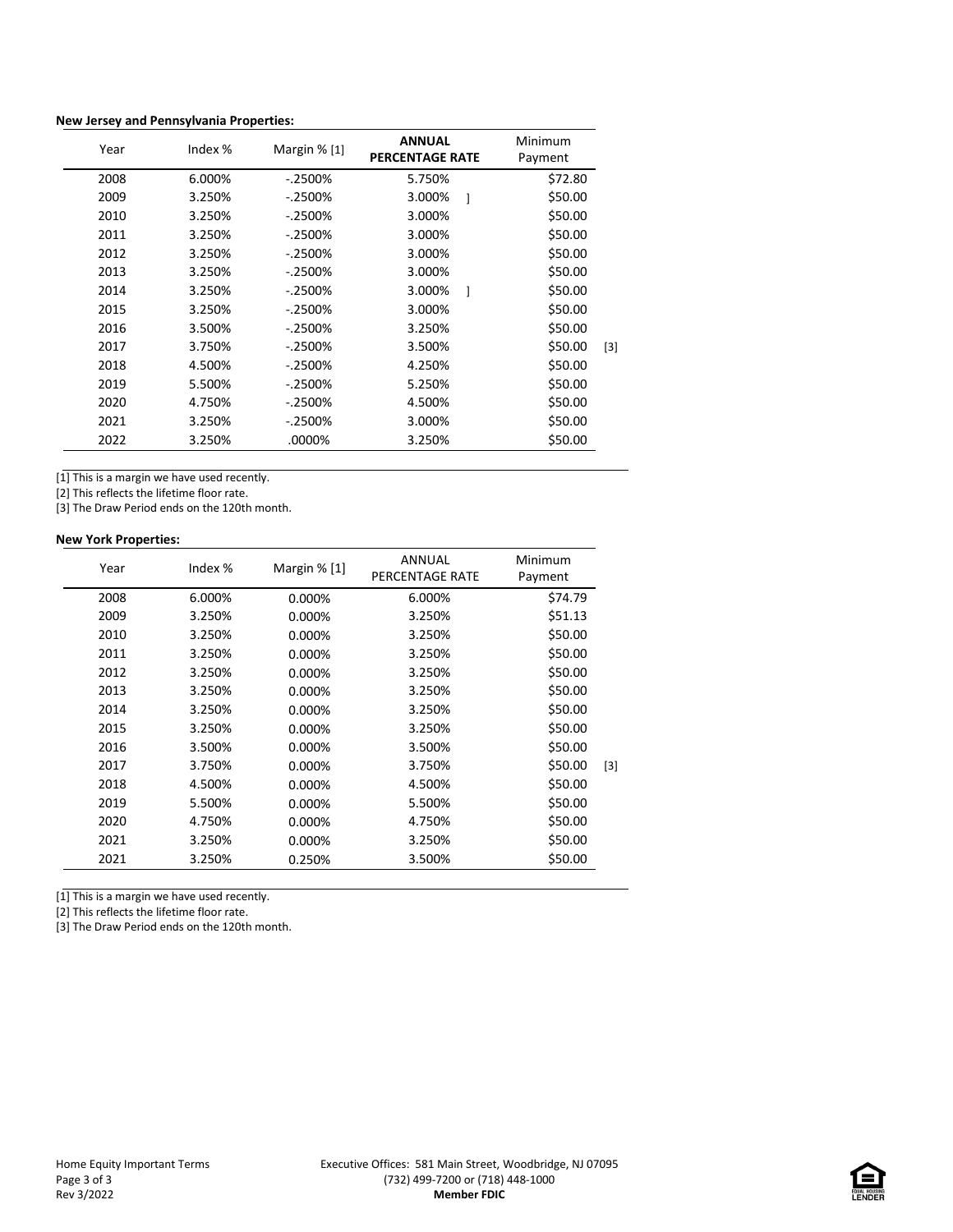# Northfield<br>Bank

| <b>FACTS</b>                                                                                                                                                                                                            | WHAT DOES NORTHFIELD BANK DO WITH YOUR PERSONAL INFORMATION?                                                                                                                                                                                                                                                                                                                                                              |                                       |                             |  |  |
|-------------------------------------------------------------------------------------------------------------------------------------------------------------------------------------------------------------------------|---------------------------------------------------------------------------------------------------------------------------------------------------------------------------------------------------------------------------------------------------------------------------------------------------------------------------------------------------------------------------------------------------------------------------|---------------------------------------|-----------------------------|--|--|
| Why?                                                                                                                                                                                                                    | Financial companies choose how they share your personal information. Federal law gives consumers<br>the right to limit some but not all sharing. Federal law also requires us to tell you how we collect,<br>share, and protect your personal information. Please read this notice carefully to understand what we<br>do.                                                                                                 |                                       |                             |  |  |
| <b>What?</b>                                                                                                                                                                                                            | The types of personal information we collect and share depend on the product or service you have<br>with us. This information can include:<br>• Social Security number<br>• Credit history<br>• Account balances<br>• Checking account information<br>• Wire transfer instructions<br>• Transaction history<br>When you are no longer our customer, we continue to share your information as described in this<br>notice. |                                       |                             |  |  |
| How?                                                                                                                                                                                                                    | All financial companies need to share customers' personal information to run their everyday business.<br>In the section below, we list the reasons financial companies can share their customers' personal<br>information; the reasons Northfield Bank chooses to share; and whether you can limit this sharing.                                                                                                          |                                       |                             |  |  |
|                                                                                                                                                                                                                         | Reasons we can share your personal information                                                                                                                                                                                                                                                                                                                                                                            | <b>Does Northfield Bank</b><br>share? | Can you limit this sharing? |  |  |
| Yes<br>N <sub>0</sub><br>For our everyday business purposes -<br>such as to process your transactions, maintain your<br>$account(s)$ , respond to court orders and legal<br>investigations, or report to credit bureaus |                                                                                                                                                                                                                                                                                                                                                                                                                           |                                       |                             |  |  |
|                                                                                                                                                                                                                         | Yes<br>No<br>For our marketing purposes -<br>to offer our products and services to you                                                                                                                                                                                                                                                                                                                                    |                                       |                             |  |  |
|                                                                                                                                                                                                                         | For joint marketing with other financial companies                                                                                                                                                                                                                                                                                                                                                                        | Yes                                   | N <sub>o</sub>              |  |  |
|                                                                                                                                                                                                                         | No<br>We don't share<br>For our affiliates' everyday business purposes -<br>information about your transactions and experiences                                                                                                                                                                                                                                                                                           |                                       |                             |  |  |
|                                                                                                                                                                                                                         | N <sub>o</sub><br>We don't share<br>For our affiliates' everyday business purposes -<br>information about your creditworthiness                                                                                                                                                                                                                                                                                           |                                       |                             |  |  |
|                                                                                                                                                                                                                         | For nonaffiliates to market to you                                                                                                                                                                                                                                                                                                                                                                                        | No                                    | We don't share              |  |  |
| <b>Questions?</b>                                                                                                                                                                                                       | Call (833) 301-6325 or go to www.eNorthfield.com                                                                                                                                                                                                                                                                                                                                                                          |                                       |                             |  |  |